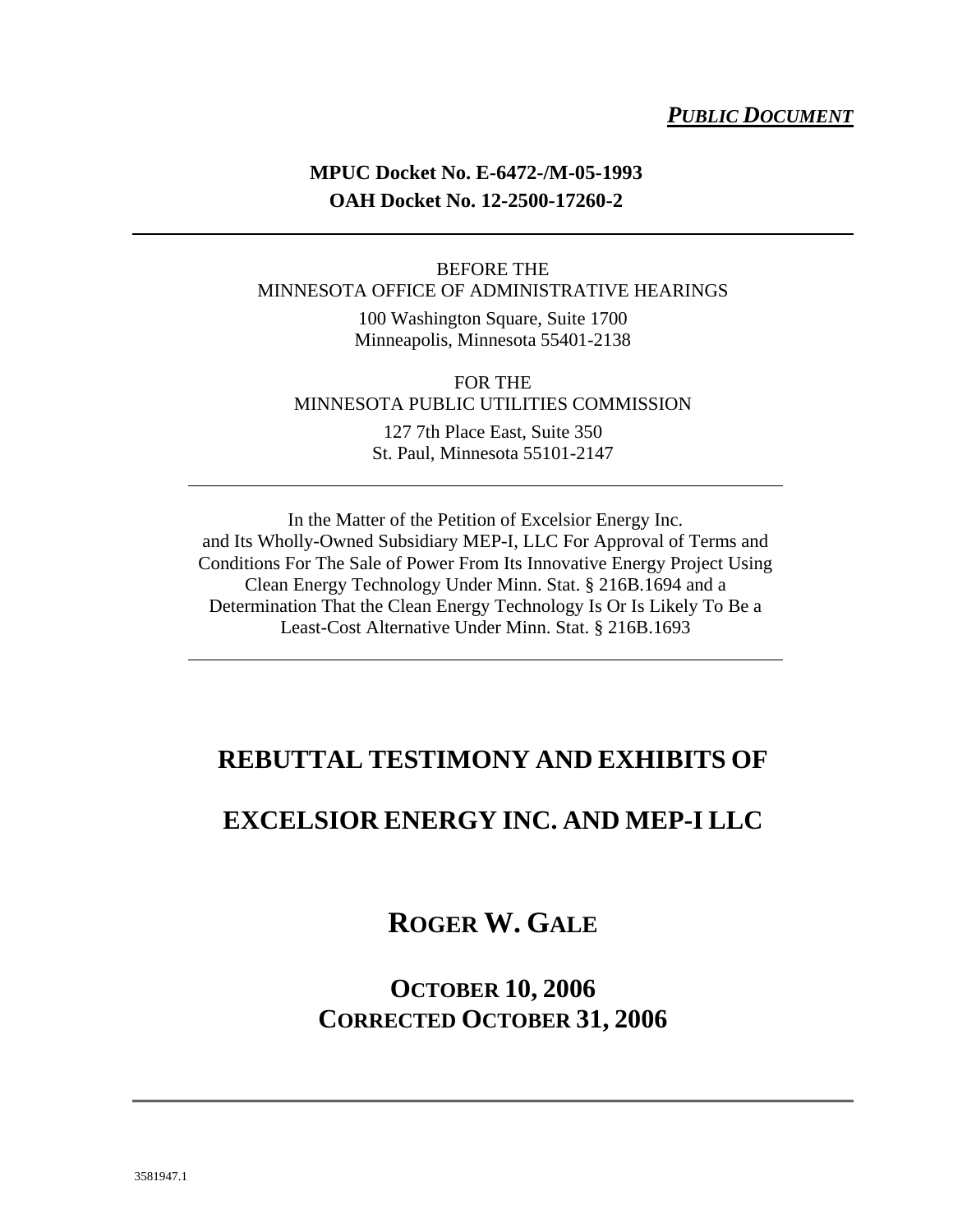| $\mathbf{1}$   |              | <b>EXCELSIOR ENERGY, INC.</b>                                                            |
|----------------|--------------|------------------------------------------------------------------------------------------|
| $\overline{2}$ |              | BEFORE THE MINNESOTA PUBLIC UTILITIES COMMISSION                                         |
| 3              |              | PREPARED REBUTTAL TESTIMONY OF                                                           |
| 4              |              | <b>ROGER W. GALE</b>                                                                     |
| 5              |              | I.<br><b>INTRODUCTION AND QUALIFICATIONS</b>                                             |
| 6              | Q            | Please state your name.                                                                  |
| 7              | A            | My name is Roger W. Gale.                                                                |
| 8              | Q            | By whom are you employed and what is your position?                                      |
| 9              | A            | I am the President and CEO of GF Energy, an electric power policy and                    |
| 10             |              | consulting firm. We are experts on global power markets, technologies, public policy and |
| 11             |              | energy policy matters.                                                                   |
| 12             | Q            | For whom are you testifying?                                                             |
| 13             | $\mathbf{A}$ | I am testifying on behalf of MEP-I LLC and Excelsior Energy Inc. (collectively           |
| 14             |              | "Excelsior"), the developers of the Mesaba Energy Project (the "Project").               |
| 15             | Q            | Please summarize your qualifications and experience.                                     |
| 16             | A            | I have served in the U.S. Department of Energy ("DOE") as Assistant to the               |
| 17             |              | Secretary of Energy, held a senior position in the Environmental Protection Agency,      |
| 18             |              | headed external affairs at the Federal Energy Regulatory Commission ("FERC"), and        |
| 19             |              | currently serve on the board of the U.S. Energy Association and three New York Stock     |
| 20             |              | Exchange companies. I have extensive experience in power market strategy and design,     |
| 21             |              | power purchase agreement structures, utility regulation, the formulation and             |
| 22             |              | implementation of Federal and state energy policy initiatives and financial markets. In  |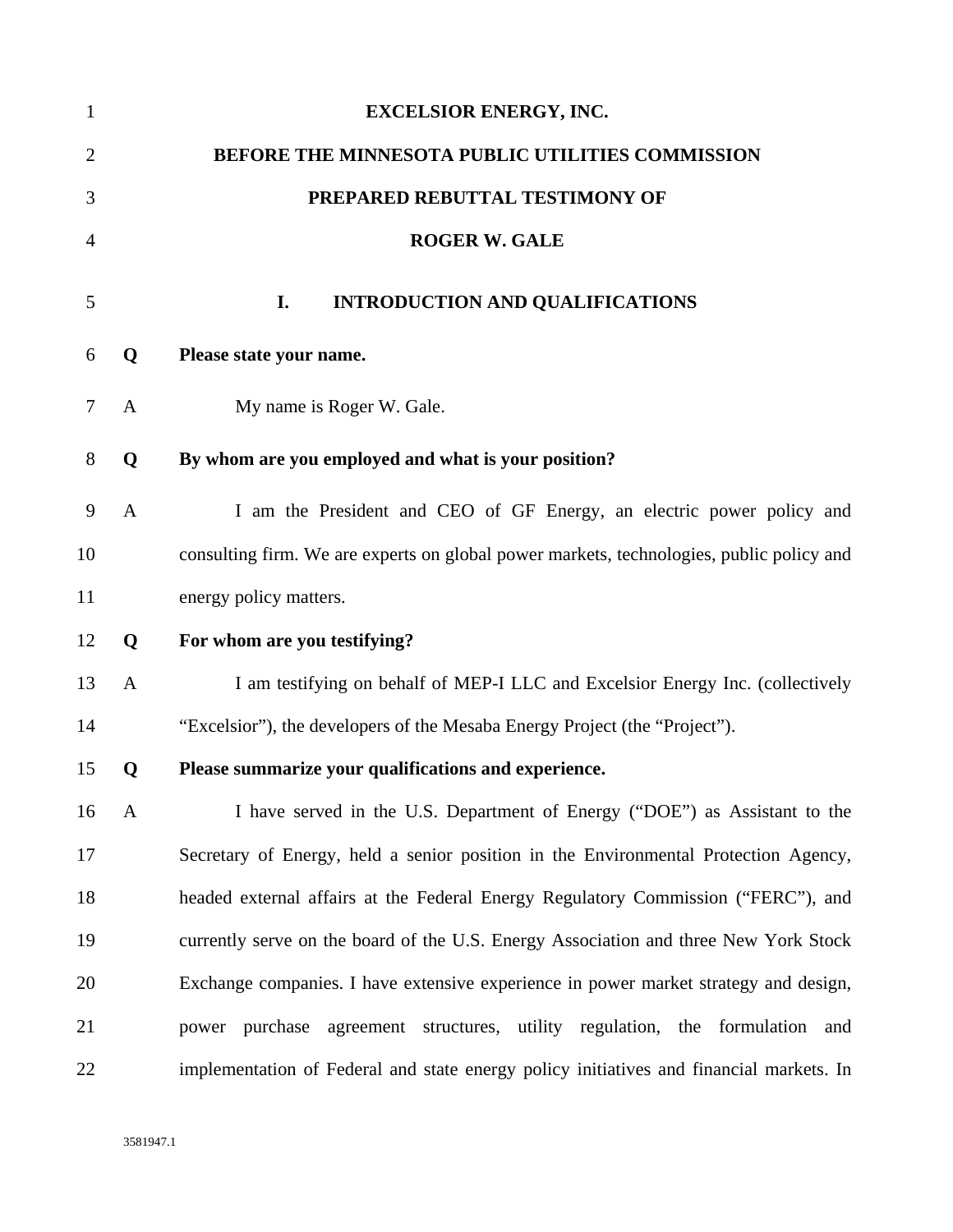| $\mathbf{1}$   |              | 2005, our firm researched and produced a report—The Role of Competitive Procurement      |
|----------------|--------------|------------------------------------------------------------------------------------------|
| $\mathbf{2}$   |              | and Debt Equivalency—for the Electric Power Supply Association which deals with          |
| 3              |              | many of the issues raised by Northern States Power Company ("NSP") d/b/a Xcel Energy     |
| $\overline{4}$ |              | for consideration by the Minnesota Public Utilities Commission (the "Commission"). I     |
| 5              |              | have a PhD from the University of California, Berkeley. This is the first time I have    |
| 6              |              | served as an expert witness, and I am doing so because this is an important case, the    |
| 7              |              | outcome of which will have an important impact on Integrated Gasification Combined       |
| 8              |              | Cycle ("IGCC") and on the future of power purchase agreements for larger projects. My    |
| 9              |              | resume is attached as Exhibit RWG-1 to this testimony.                                   |
| 10             |              | PURPOSE OF TESTIMONY<br>II.                                                              |
| 11             | Q            | What is the purpose of your testimony in this proceeding?                                |
| 12             | $\mathbf{A}$ | The purpose of my testimony is, on behalf of Excelsior, to respond to the Direct         |
| 13             |              | Testimony and Schedules of NSP, witnesses Karen T. Hyde, John J. Reed, and George E.     |
| 14             |              | Tyson III. I will also respond generally to the Direct Testimony and Schedules of        |
| 15             |              | Department of Commerce witness Dr. Eilon Amit. As my testimony reflects, the             |
| 16             |              | Commission is faced with an opportunity to meet national energy goals and benefit        |
| 17             |              | Minnesota by moving the Mesaba Energy Project and IGCC technology forward. Also,         |
| 18             |              | the development of the project by an independent power producer strongly benefits NSP    |
| 19             |              | and its ratepayers. The industry has long recognized that power purchase agreements      |
| 20             |              | ("PPAs") inherently mitigate risks to utilities and ratepayers by having power plant     |
| 21             |              | developers and owners accept some risks that utilities must otherwise assume if they     |
| 22             |              | were building a power plant. The Mesaba 1 Power Purchase Agreement (the "Mesaba 1        |
| 23             |              | PPA") mitigates risks exactly as do other PPAs, but does so in the context of a baseload |
| 24             |              | IGGC facility in a manner that is not detrimental to NSP. In doing so, the Mesaba 1 PPA  |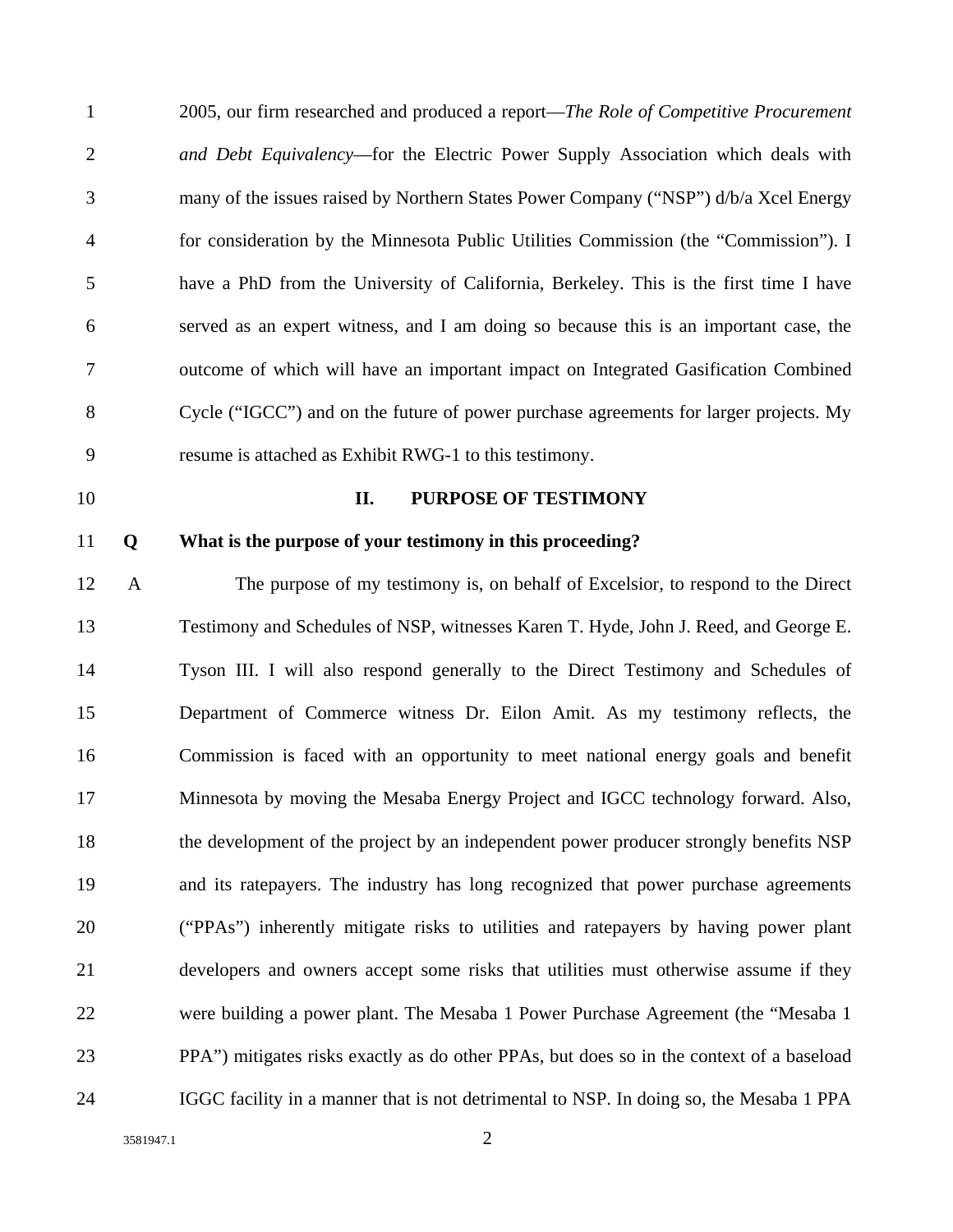1 reflects the realities of the new developments we are seeing in the current PPAs for this 2 and similar plants and, as expected, is therefore unique and outside the norm for peaking 3 and gas-fired intermediate plants. As with virtually any PPA, the Mesaba 1 PPA quite 4 appropriately balances risks and rewards in a way that provides NSP and its ratepayers 5 the benefits of the Project without imposing upon them the risks and costs that NSP 6 would incur if it were to build an IGCC facility. The bottom line is that NSP and its 7 ratepayers would incur greater risks if NSP built a project of this size and type itself.

#### 8 **Q How is your testimony organized?**

9 A First, I assess the broad policy implications that the Commission is faced with in 10 this docket. This includes the role of non-utility generators in a robust power supply mix 11 and the role IGCC will play in meeting our national energy policy objectives.

12 Second, I discuss NSP's contention that the Mesaba 1 PPA will result in 13 significant "imputed debt" being attributed to NSP's and parent company Xcel Energy 14 Inc.'s ("XEI") balance sheet by the rating agencies for certain analytical purposes, 15 resulting in significant reductions in credit quality. In contrast to NSP's testimony, I 16 conclude that the extent of regulatory assurances regarding cost recovery of PPA 17 payments will largely determine what level of imputed debt, if any, is likely to be 18 assigned by the rating agencies. To the extent that NSP is provided full regulatory 19 assurances regarding cost recovery, it has no grounds for opposing the Mesaba 1 PPA on 20 the basis that the Commission's decision to approve the Project would in itself result in a 21 downgrade or significant negative actions by the rating agencies with respect to NSP. As 22 described in further detail in the testimony of Ms. Meal, XEI's and NSP's aggressive 23 construction spending plans and the consequent drains on XEI's and NSP's funding 24 sources are putting significant downward pressures on XEI's and NSP's credit quality. In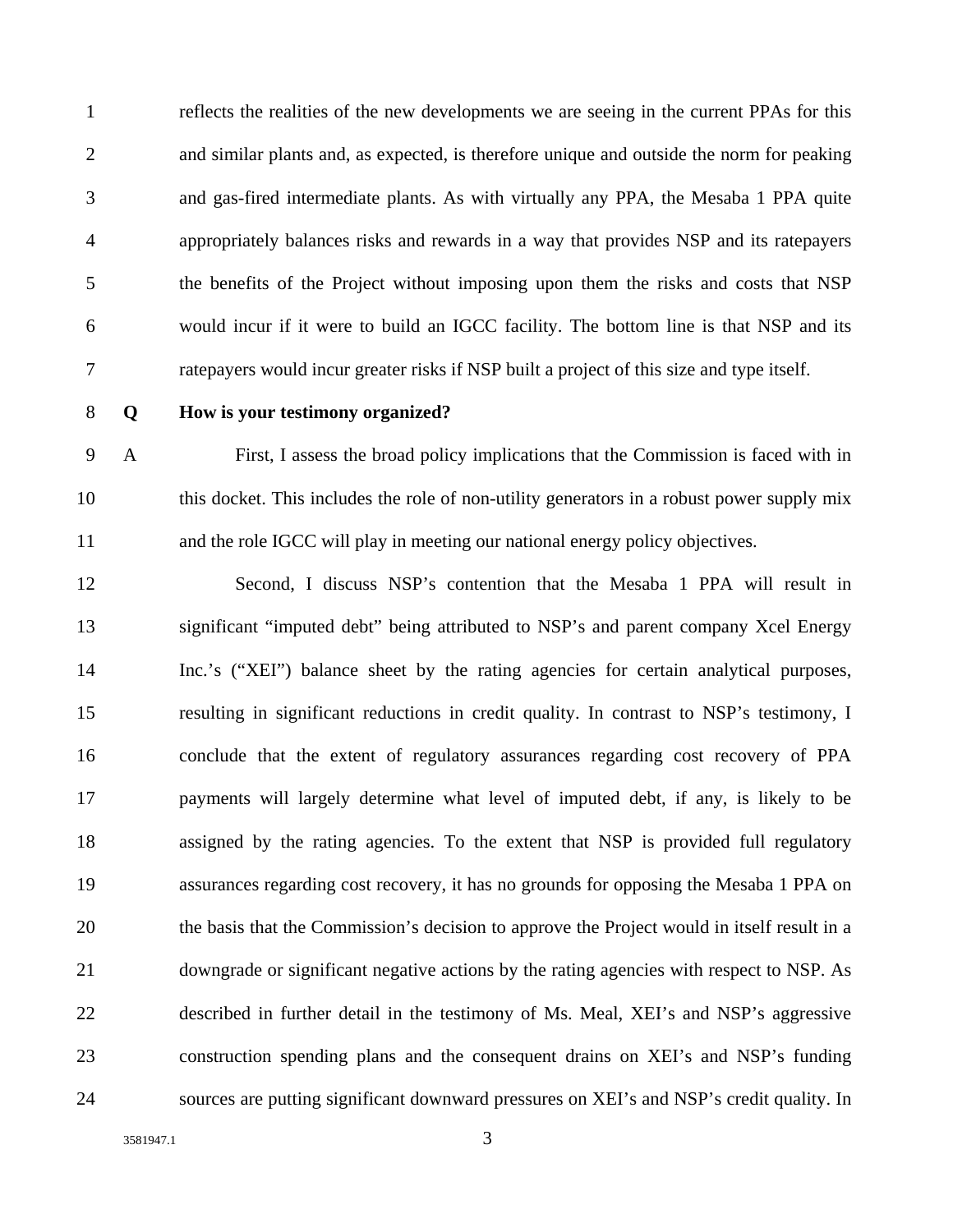1 light of those pressures, XEI's and NSP's financial situation makes PPAs generally a 2 necessary part of NSP's and XEI's resource portfolio: the Mesaba 1 PPA actually would 3 reduce NSP's exposure compared to NSP undertaking a similar project as a self-build in 4 which case much more risk would be assumed by NSP. Further, any impact, positive or 5 negative, of the Mesaba 1 PPA on NSP's credit profile can, and should, be captured in 6 NSP's future cost of capital proceedings/rate cases, where NSP's risk exposure and 7 financial integrity is reviewed in total.

8 Third, I discuss the Mesaba 1 PPA as the first example of a new generation of 9 PPAs for larger plants and why the risks of the Mesaba Energy Project will be 10 successfully managed and allocated by the Mesaba 1 PPA. I also address some of the 11 criticisms of the proposed Mesaba 1 PPA, based on its comparison to the typical PPAs 12 used in the past.

#### 13 **Q What information did you review in preparing your testimony?**

14 A I reviewed the Minnesota Session Laws 2003, 1st Special Session-Chapter 11; an 15 omnibus energy bill which was enacted in the 2003 Minnesota special legislative session 16 (the "2003 Energy Act"), of which the Innovative Energy Project ("IEP") and Clean 17 Energy Technology ("CET") Statutes (Minn. Stat. § 216B.1694 and Minn. Stat. 18 § 216B.1693 respectively) form an integral part; the Mesaba 1 PPA; Excelsior's 19 December 27, 2005 Petition for Approval of a Power Purchase Agreement, 20 Determination that Clean Energy Technology is Likely to be a Least Cost Resource and 21 Establishment of the Clean Energy Technology Minimum (the "Petition"); and the filings 22 and testimony offered by Excelsior in this proceeding beginning in December of last 23 year. I reviewed available public records about the terms of rate recovery for Comanche 24 and MERP. I also reviewed and confirmed the accuracy of the Summary of Key Terms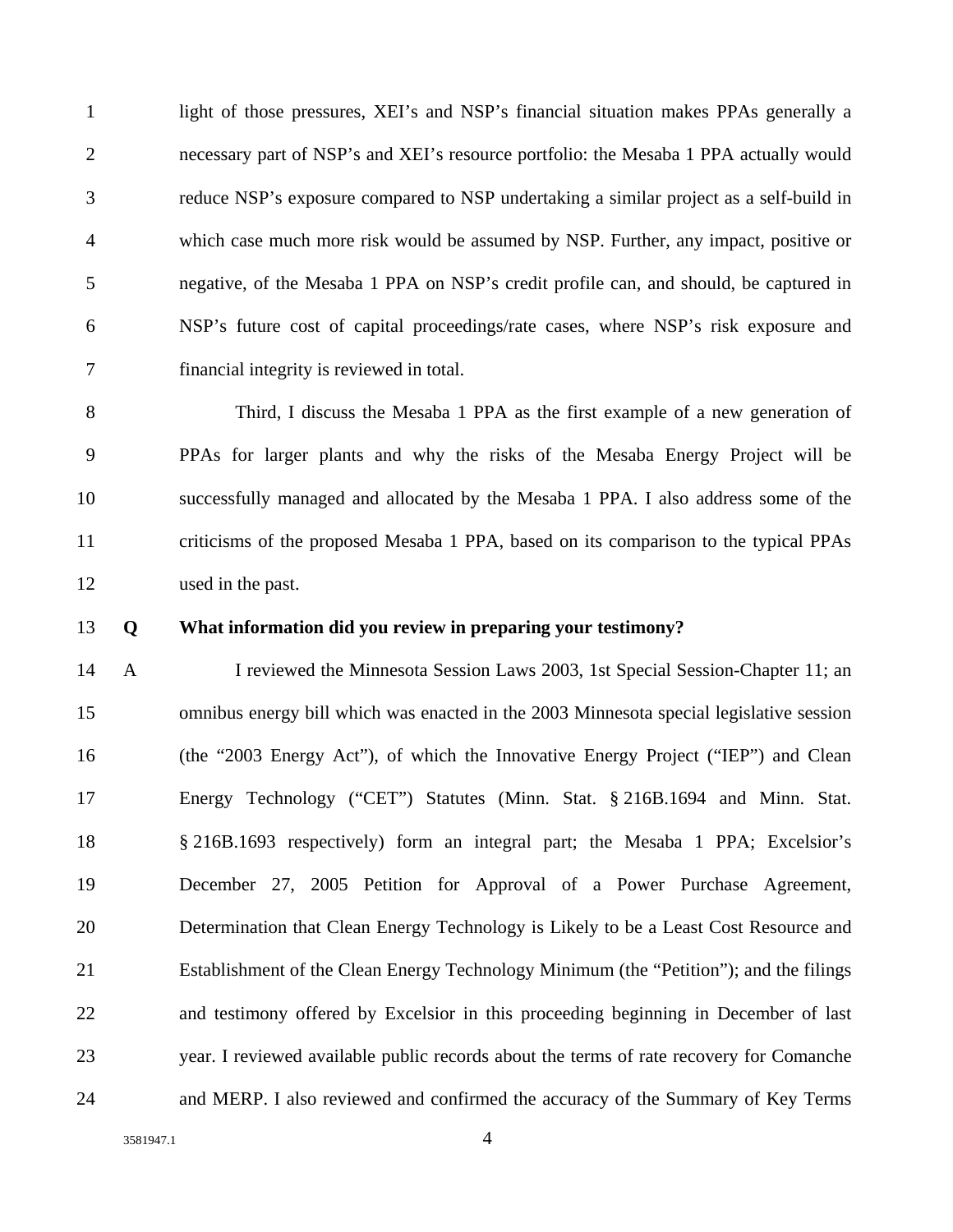1 and Conditions contained in Section VI of the Petition, in which Excelsior described all 2 material differences between the Mesaba 1 PPA and the Xcel Energy Dispatchable Gas 3 Form PPA. I also reviewed the report of the Harvard Kennedy School of Government 4 entitled "*Three Party Covenant for Commercializing IGCC*" in which the author presents 5 a risk allocation methodology for IGCC facilities that is designed to create a fair risk 6 allocation between ratepayers, project sponsors, and other project participants. I also 7 reviewed the testimony of NSP witness Ms. Hyde in this proceeding, as well as her 8 testimony in Colorado relating to the challenges of procuring coal based resources under 9 PPAs (Rebuttal Testimony of Karen T. Hyde, October 18, 2004,In the Matter of the 10 Application of Public Service Company of Colorado for Approval of its 2003 Least-Cost 11 Resource Plan, Docket No. 04A-214E), and the filings of NSP regarding baseload 12 acquisitions and all-source bidding (NSP's Original 2004 Resource Plan Filing, Nov. 1, 13 2004, Docket No. E-002/RP-04-1752). I have also reviewed the testimony in this docket 14 of NSP witnesses Mr. Reed, Mr. Tyson, and Mr. Hervey as well as Department of 15 Commerce witness Dr. Amit. I also reviewed the presentations of XEI to investors. I have 16 met with two of the rating agencies (Standard & Poor's ("S&P") and FitchRatings) that 17 rate XEI's and NSP's bonds to discuss their methodologies and current approaches to 18 reviewing PPAs and to discuss in general terms the issues raised in this docket. 19 **III. BROAD POLICY IMPLICATIONS**  20 **Q Based upon your various roles in national energy policy over the past decades,** 

22 **decision in this docket.**  23 A The national goal adopted by the U.S. Congress of rapid market penetration of

24 IGCC, reflected in the incentives for IGCC technology provided for in the Energy Policy

21 **please describe the broad energy policy goals that are affected by the Commission's**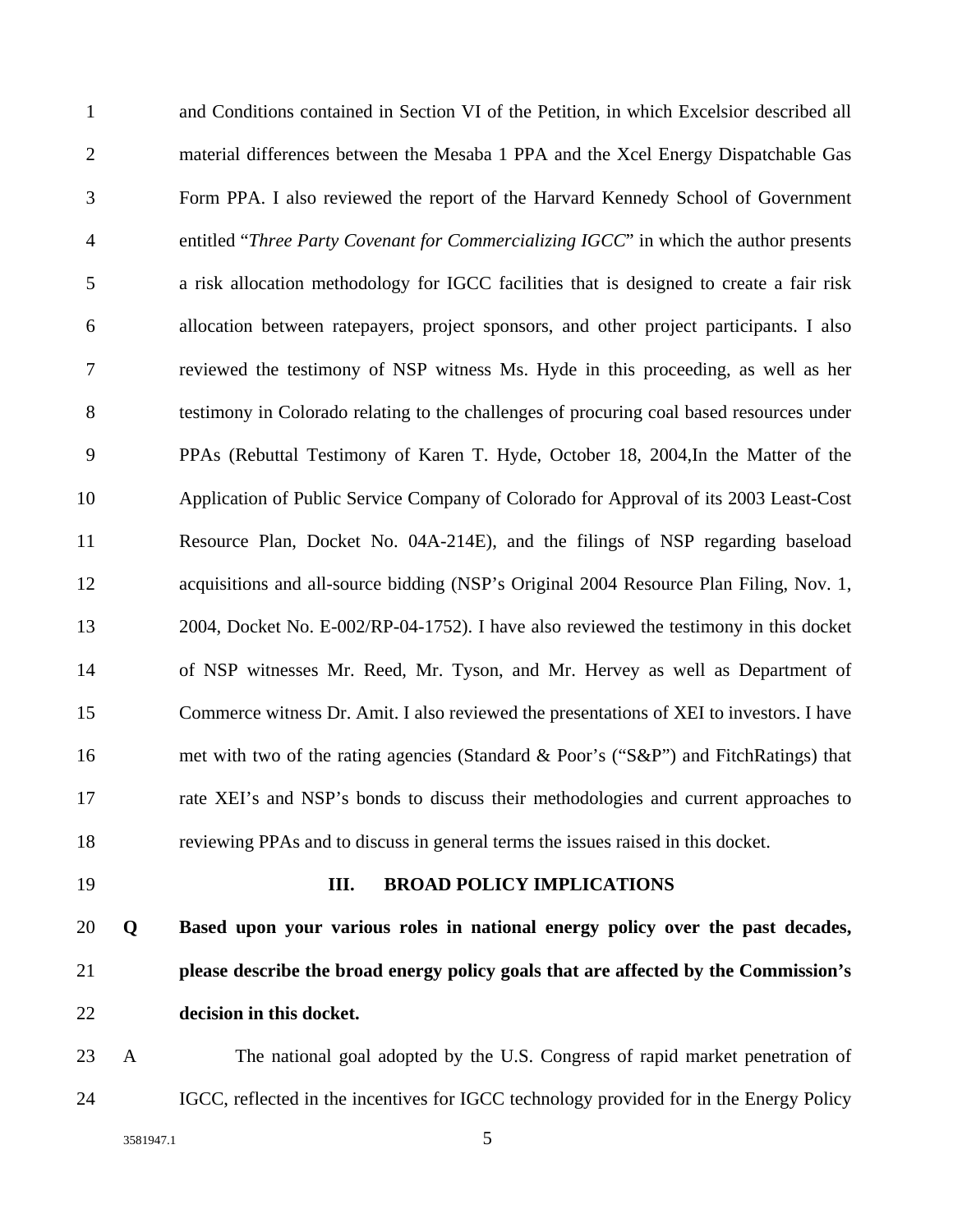1 Act of 2005 is centrally affected by the Commission's decision. Minnesota is among the 2 first states being presented with a decision to build a commercial scale IGCC project and 3 is in the position to be a national leader in promoting this innovative technology. As 4 Gregory Boyce, president and CEO of Peabody Energy, noted recently, for IGCC power 5 plants to advance and make up a portion of the generating market, policymakers need to 6 encourage the technology and capitalize on the country's vast coal resources. *See*  7 *Policymakers Must Push IGCC Technology: Peabody CEO*, PLATTS ELECTRIC POWER 8 DAILY, Oct. 3, 2006, attached as Exhibit RWG-2. The DOE has selected the Mesaba 9 Energy Project to play a key role in removing the final barriers to adoption of this 10 technology. These barriers include the significant up-front costs associated with the first 11 fleet of multi-train plants and integrating mercury control into standard plant design.

12 National and local benefits of rapid market adoption of IGCC include emissions 13 that are two-thirds less than the next best clean coal technology and near elimination of 14 fine particulate matter emissions  $(PM_{2.5})$ , which the scientific community has in very 15 recent years linked to considerable health effects and social costs that will form the basis 16 for new regulations requiring more stringent controls of this pollutant. *See* Shaw, 17 Jonathan, *Cleaning the Air: How Epidemiology, Engineering, and Experiment Fingered*  18 *Fine Particulates as Airborne Killers*, HARV. MAG., May/June 2005, p. 28, attached as 19 Exhibit RWG-3.

20 In addition, as described in the testimony of Daniel Schrag, Director of the 21 Laboratory for Geochemical Oceanography at Harvard University, and the public 22 comments of other renowned authorities in the environmental field, ensuring that IGCC 23 plants are built—instead of conventional coal facilities—is critical to a national capability 24 to cost-effectively implement any form of carbon dioxide regulation that is increasingly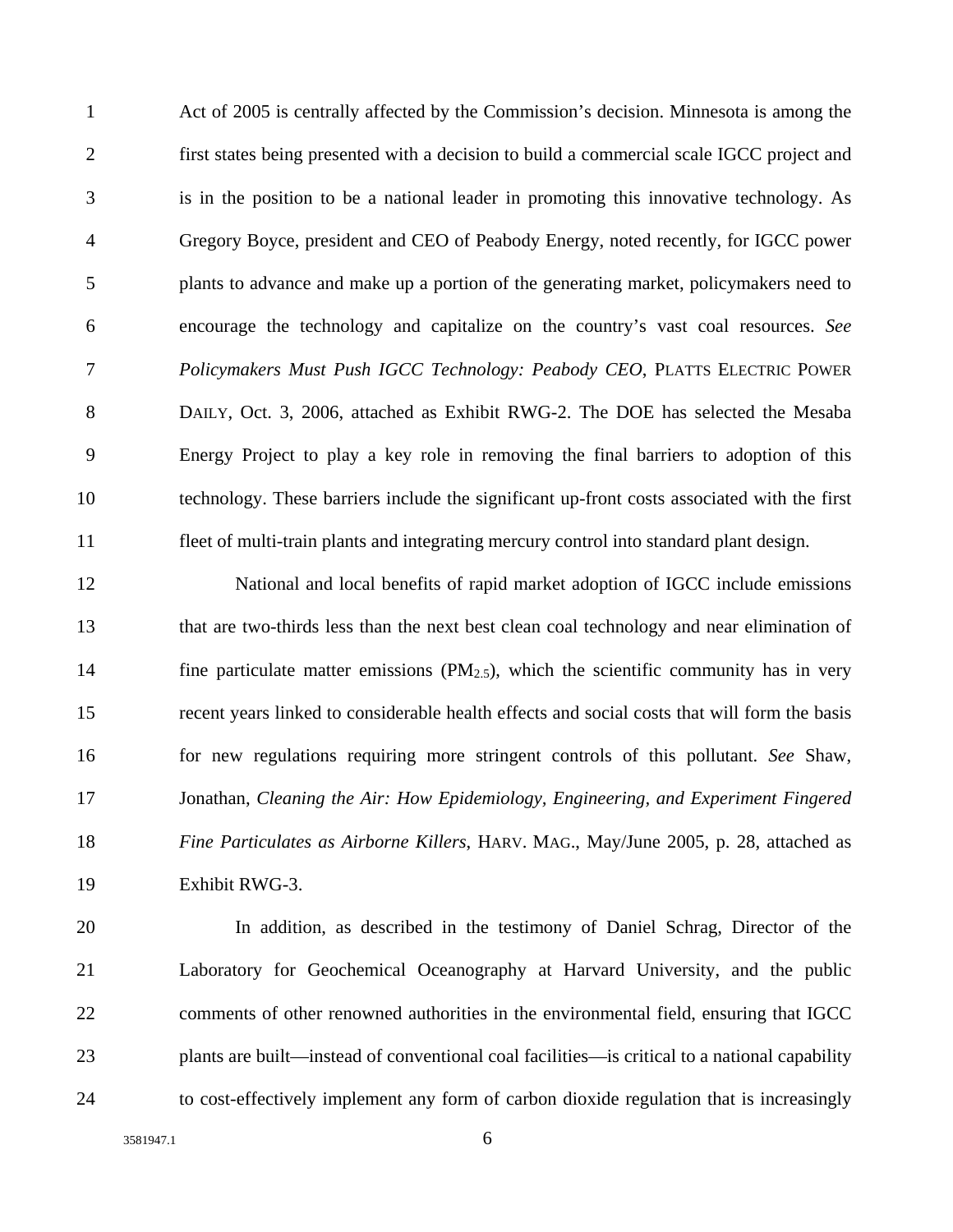1 likely to be enacted, based on the results of the *GF Energy 2006 Electricity Outlook* that 2 surveys utility CEOs. *See Strategic Consensus*, GF ENERGY 2006 ELECTRICITY OUTLOOK 3 at 11-12, attached as Exhibit RWG-4. Indeed, XEI CEO Richard Kelly acknowledges 4 that the U.S. needs a nationwide policy regarding greenhouse gas regulations and has 5 stated that XEI supports a "'mandatory national plan because state-by-state doesn't cut it 6 . . . If you say you can't do it in your state, you're pushing the problem to another state.'" 7 *See Xcel CEO Urges National Emissions Plan*, REUTERS, Sept. 19, 2006, attached as 8 Exhibit RWG-5.

### 9 **Q If the Mesaba 1 PPA were not approved and the Mesaba Energy Project is not built**

### 10 **in Minnesota, are there implications beyond this single project?**

11 A Yes. Independent power producers, which have provided critical innovation to the 12 power sector since the early 1980s, assess their prospects for success in each market they 13 consider. If a new entrant such as Excelsior—that has a legal right to a power contract, a 14 source of power that is clearly tailored to the needs of Minnesota, and financial backing 15 from the DOE—does not obtain a PPA in this docket, then independent power producers, 16 particularly ones proposing baseload facilities, are likely to avoid Minnesota and 17 concentrate their efforts and investments in other markets. In that case, for the NSP 18 ratepayer, the result is more expensive investments and more expensive power, without 19 competitive benchmarks against which to evaluate self-build alternatives.

20 In addition, if the Mesaba Energy Project does not go forward, NSP would have 21 to build more plants than are identified in its already very ambitious, large and growing 22 capital plan, or suffer the risk of capacity shortfalls. Because of NSP's reticence to build 23 new generation now in Minnesota, the result will almost certainly be higher cost natural 24 gas or legacy coal generation than if new units were started now under PPAs. The rating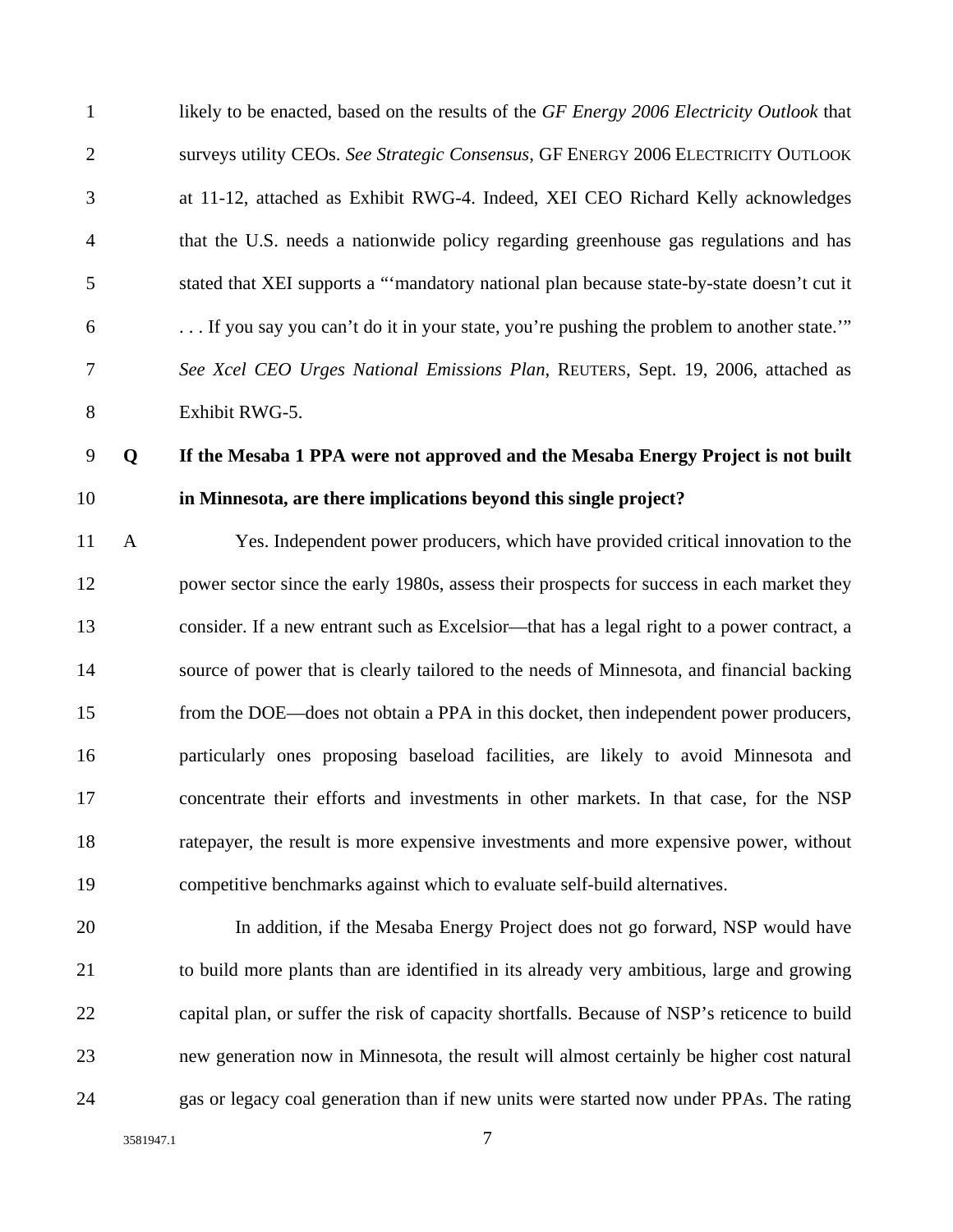1 agencies recognize risks with either option, a perspective that is described in detail in the 2 testimony of Ms. Meal. The risk of a downgrade of NSP and its parent, XEI, in the self-3 build scenario is significant because substitute capacity is not clearly identified in NSP's 4 current resource plan. Therefore, XEI would take on significant capital spending risks on 5 top of an existing capital spending plan that is near its limits. These risks are much 6 greater than any incremental risk exposure due to the Mesaba Energy Project. It is crystal 7 clear to me that XEI's sensitivity to rating agency downgrades is better focused on the 8 risks its bondholders face if XEI and NSP commit to too much capital spending on their 9 own. XEI and NSP currently have a very full and overflowing plate of generation, and 10 transmission and distribution projects. A detailed review of XEI's and NSP's current 11 capital spending plans is provided in Ms. Meal's testimony. Suffice it to say that the risks 12 that the Mesaba 1 PPA introduces are far less significant to the rating agencies than the 13 scale of the risks that XEI and NSP are proposing.

14 The bottom line is that XEI has a massive capital investment program, the 15 ongoing risks of which can be reduced, not enlarged, through PPAs. All of the comments 16 by NSP and its experts focus on why the Mesaba 1 PPA's risk allocation is inappropriate. 17 Yet NSP's testimony ignores the core fact that by nature PPAs shift risk to the 18 shareholders of the independent generator, inherently reducing risk for both the utility 19 and its ratepayers.

20 It is critical to recognize that while it is the risks that the need for new generation 21 creates that are NSP's focus in this docket, it is current capital spending plans and the 22 vulnerability of XEI's balance sheet that creates the risk environment about which NSP is 23 concerned. Doing more self-build is not a solution, it is the primary cause of the 24 emerging problem. Doing more self-build later when there is a more extreme supply-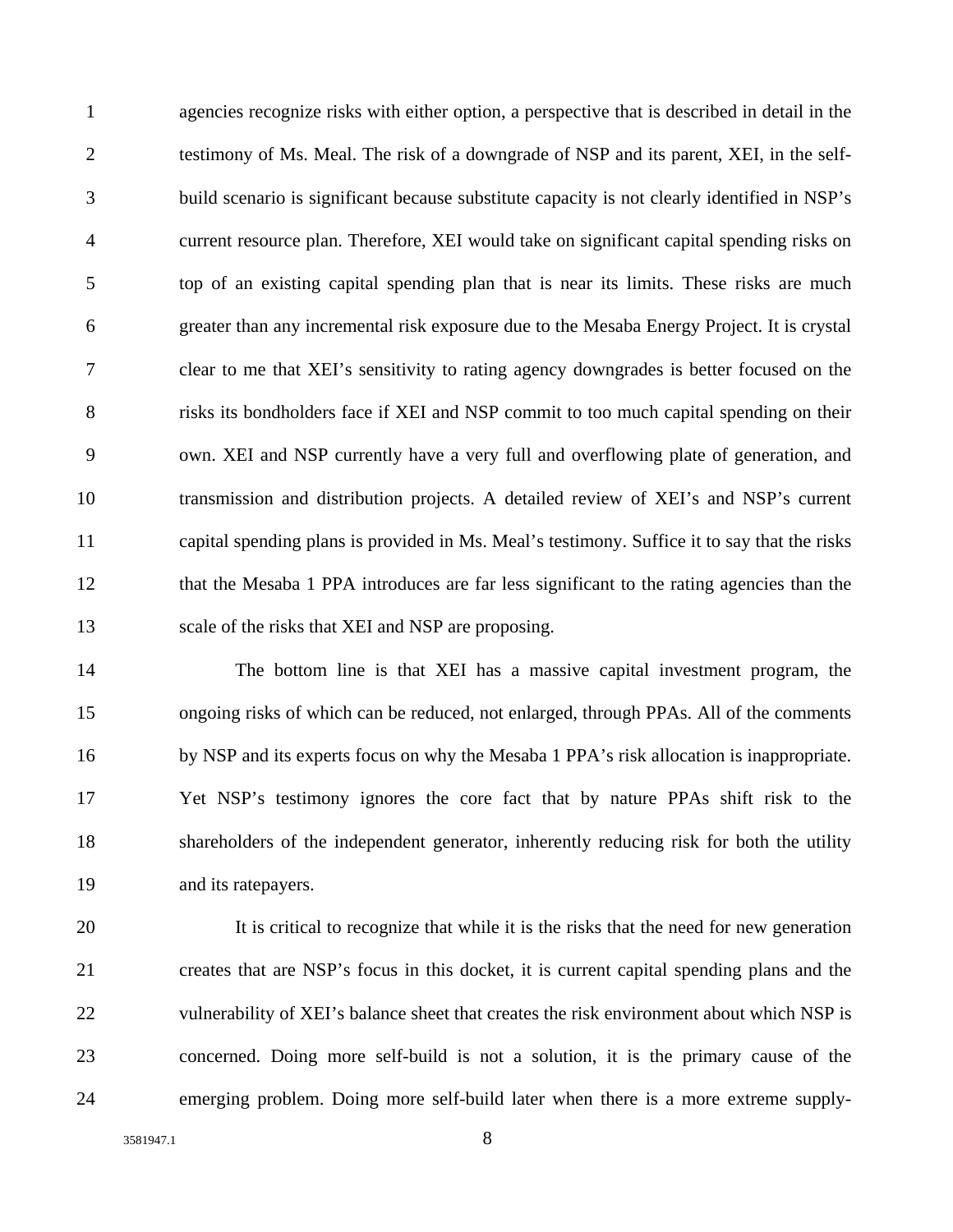1 crunch and XEI's capital exposure is even more stressed is likely to create even more of a 2 problem.

3 In short, XEI's risk profile is of concern to the rating agencies but, more 4 importantly, it should be of concern to the Commission. Mitigating some of that risk can 5 be achieved through PPAs.

### 6 **Q Does the success in obtaining approval of the Mesaba 1 PPA in this docket impact**  7 **the availability of federal benefits?**

8 A The allocation of tax credits and implementation of the loan guarantee program 9 both require the DOE to assess the feasibility of the Project as compared to that of 10 competing projects in other states. Minnesota is well served through approval of the 11 Mesaba 1 PPA because approval will allow NSP and its ratepayers to obtain as many 12 benefits from DOE as possible. Having IGCC in Minnesota will also benefit other 13 utilities in the region by expanding coal-fired baseload generation in an environmentally 14 superior fashion and introducing lower cost generation into the wholesale electric 15 markets. Most of the other IGCC projects now under development in the U.S. are moving 16 forward in a positive and constructive way in states such as Ohio, Indiana, Illinois, and 17 West Virginia. Indiana, for example, has created a very favorable state tax and incentive 18 situation for the Duke IGCC project, which Duke argues will mean that the project can be 19 built for the same cost as a traditional coal-fired plant. Illinois has enacted state 20 incentives totaling more than \$100 million. However, the project that is furthest along, 21 Mesaba, is positioned to receive significant federal benefits if it remains on schedule.

## 22 **Q Is there a way the Project can be a win for Minnesota ratepayers, NSP and XEI, and**  23 **Excelsior?**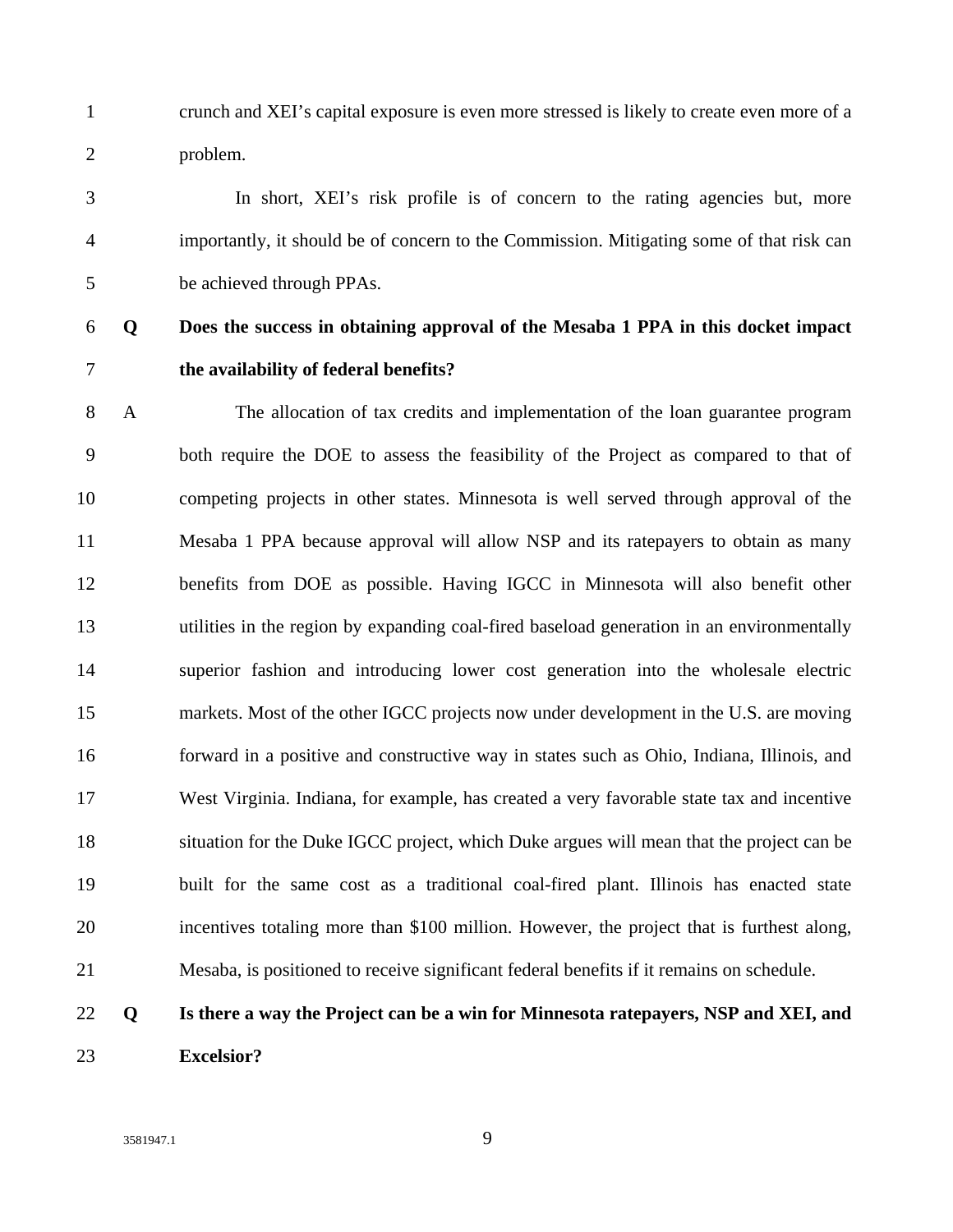1 A Yes, if the Commission approves the Mesaba 1 PPA and in so doing provides 2 NSP with whatever assurances it can regarding cost recovery, the Project can move 3 forward successfully. The Commission's approval of the contract will confirm up-front 4 that the risk allocation provisions in the PPA are appropriate for this type of project. That 5 approval, together with Commission assurances regarding cost recovery, will help to 6 assure that the rating agencies and the broader financial community will look favorably 7 on the Project, allowing it to move forward as a win-win-win for ratepayers, NSP, and 8 Excelsior. In my view, the most important point is exactly this: the Commission is in the 9 unique position to allow the Project to move forward for the benefit of NSP's customers 10 and all of Minnesota, while continuing to provide NSP the opportunity to earn a fair 11 return on its own investments.

12 NSP is not at significant risk if it signs the Mesaba 1 PPA and the Commission 13 provides assurances regarding cost recovery. As described in further detail in the 14 testimony of Mr. Thomas L. Osteraas, Excelsior, as the project sponsor, retains many of 15 the risks that are currently borne by NSP on its current investments, and NSP avoids the 16 risks that would be assumed by NSP and its ratepayers if it built a substitute project. The 17 credit risk to NSP is inherently lower than if it built a similar scale plant in ratebase.

#### 18 **IV. CREDIT QUALITY IMPACTS**

19 **Q Have you reviewed Mr. Tyson's and Mr. Reed's testimony regarding the likely**  20 **impacts of the Mesaba Energy Project on NSP's and XEI's credit quality and bond**  21 **ratings?** 

22 A Yes. Both Mr. Tyson's and Mr. Reed's analyses are extreme and misleading. Mr. 23 Tyson and Mr. Reed present a case regarding rating agencies' perceptions of risk that is 24 unrealistically negative and unlikely to reflect the actions of the rating agencies. My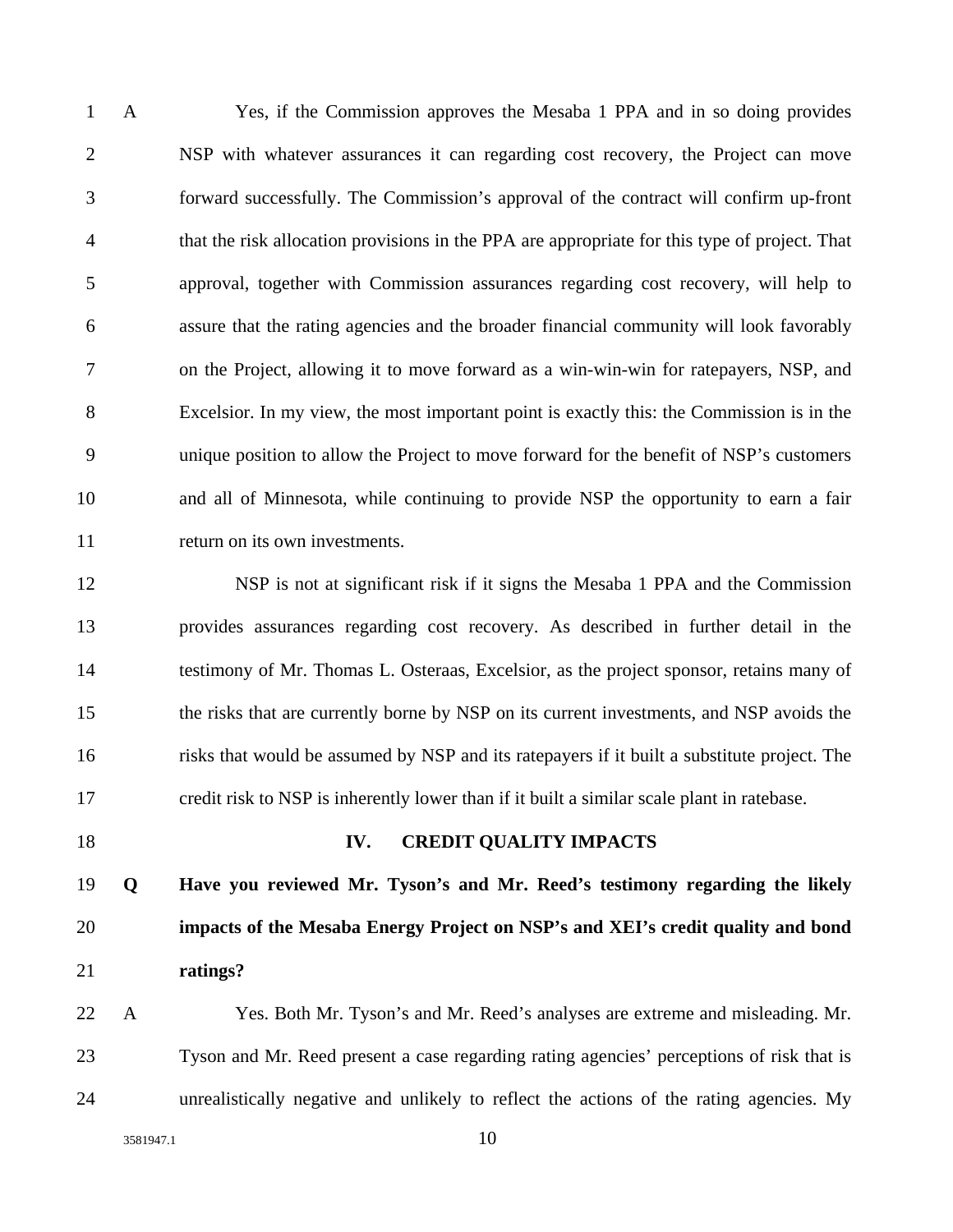1 review and conclusions are consistent with those independently reached in the testimony 2 of Ms. Meal on these issues.

### 3 **Q Do rating agencies have preferences for portfolios with particular asset types, and if**  4 **so, what are those preferences?**

5 A The rating agencies will be neutral to specific technologies and believe that IGCC 6 is an acceptable technology to be part of future generation portfolios. The two agencies 7 with whom I have spoken have told me that if the Commission provides reasonable rate 8 recovery to NSP, projects like the Mesaba Energy Project will be viewed as neutral from 9 a technology risk perspective. Based on my recent and earlier meetings with the three 10 agencies, the rating agencies—S&P, FitchRatings, and Moody's—are unanimous in their 11 view that utilities should buy as well as build generation to allocate risks and protect the 12 rating of the utility.

#### 13 **Q Does the Mesaba 1 PPA fit with rating agencies' resource portfolio preferences?**

14 A Yes. As I stated earlier, the rating agencies are not concerned about the risks of 15 IGCC technology if there is adequate cost recovery and if the PPA assures that project 16 failure risk is largely held by the developer. After nearly 30 years of building small 17 increments of generation, the U.S. is now turning back to large billion dollar plus scale 18 projects. IGCC is, in fact, one of the least expensive and least risky of these new 19 investments since siting is generally not a problem, costs are reasonably predictable, and 20 there no large technology barriers. Compared to new nuclear and liquid natural gas 21 ("LNG"), the rating agencies are much more comfortable with IGCC and consider it as 22 risk acceptable.

# 23 **Q Do rating agencies favor resource portfolios with a diversity of asset types and fuel**  24 **mixes?**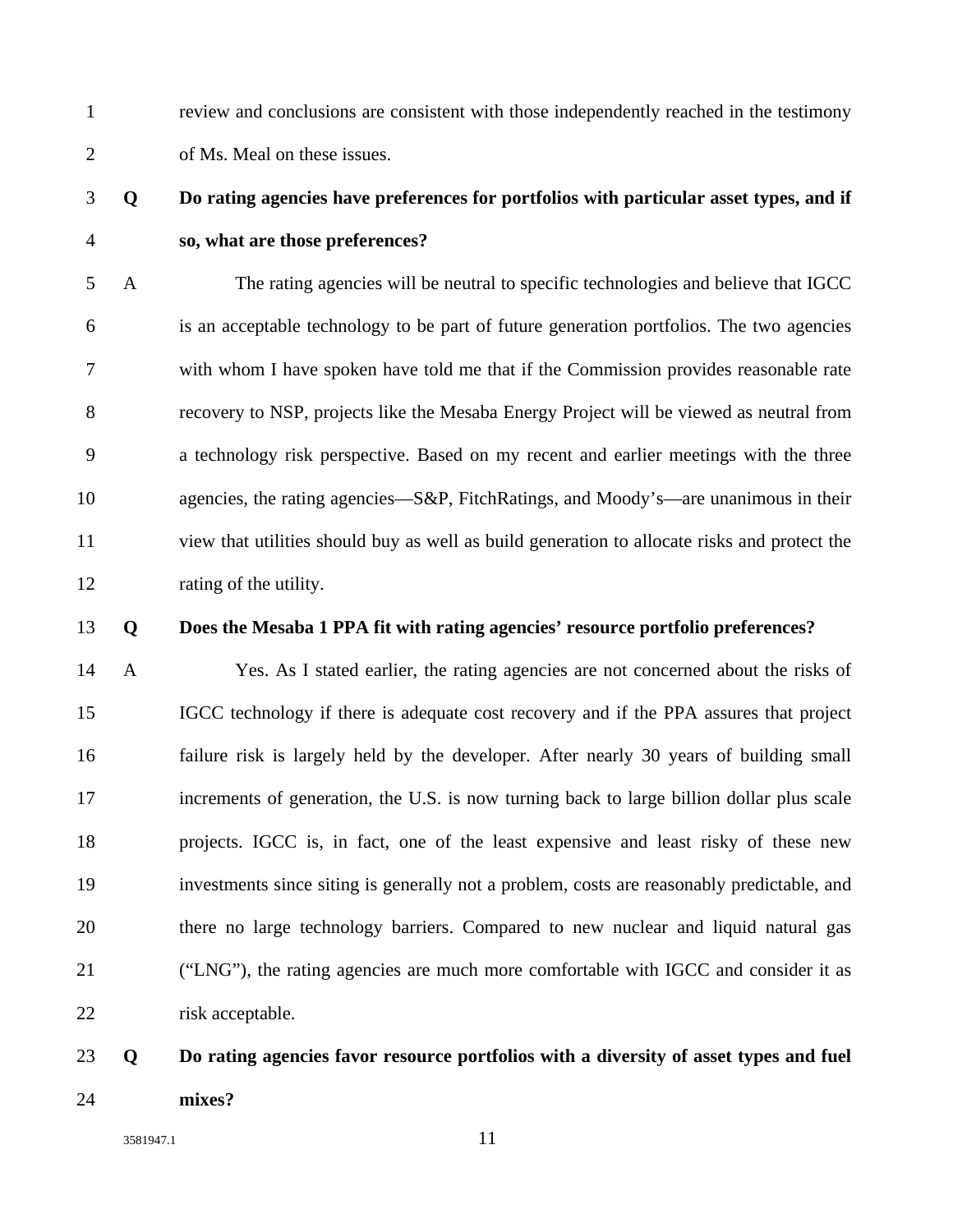1 A While the rating agencies are not prepared to describe the "ideal resource 2 portfolio," they are concerned about too much reliance on natural gas and believe that, as 3 capital spending for new generation is growing, coal is a prudent part of a diverse 4 portfolio and clean coal, such as IGCC, will be increasingly important as a means of 5 assuring public acceptance of new coal-fired generation.

#### 6 **Q Does the Mesaba Energy Project increase the diversity of NSP's resource portfolio?**

7 A Yes. The biggest risk in Minnesota is a growing reliance on natural gas which will 8 be the result of putting off generating decisions too long and not taking decisive, strategic 9 action to build IGCC. If NSP's resource portfolio projections are maintained, there will 10 be much more future reliance on natural gas. That is not a prudent course of action. IGCC 11 provides many diversity benefits, especially environmental advantages, that are becoming 12 the major driver for generation decisions. IGCC is the only baseload option, other than 13 nuclear, that would provide a more diversified, lower emitting resource portfolio.

### 14 **Q Based on your experience in the industry, what kinds of technologies/projects are**  15 **well-suited to the project finance model, as compared to the utility build model?**

16 A The utility-build model will focus on more conservative, past-generation 17 technologies with very low risks. The project finance model is much better suited to the 18 introduction of IGCC and other new technologies where the development risk is largely 19 on the developer's back, as is the case with the Mesaba Energy Project. The ratepayer is 20 less exposed under the project finance model for project failure and more advantaged 21 when the project works.

# 22 **Q Does the Commission have any influence over how much financial risk (in the form**  23 **of imputed debt) is likely to be assigned by the rating agencies to the Mesaba 1**  24 **PPA?**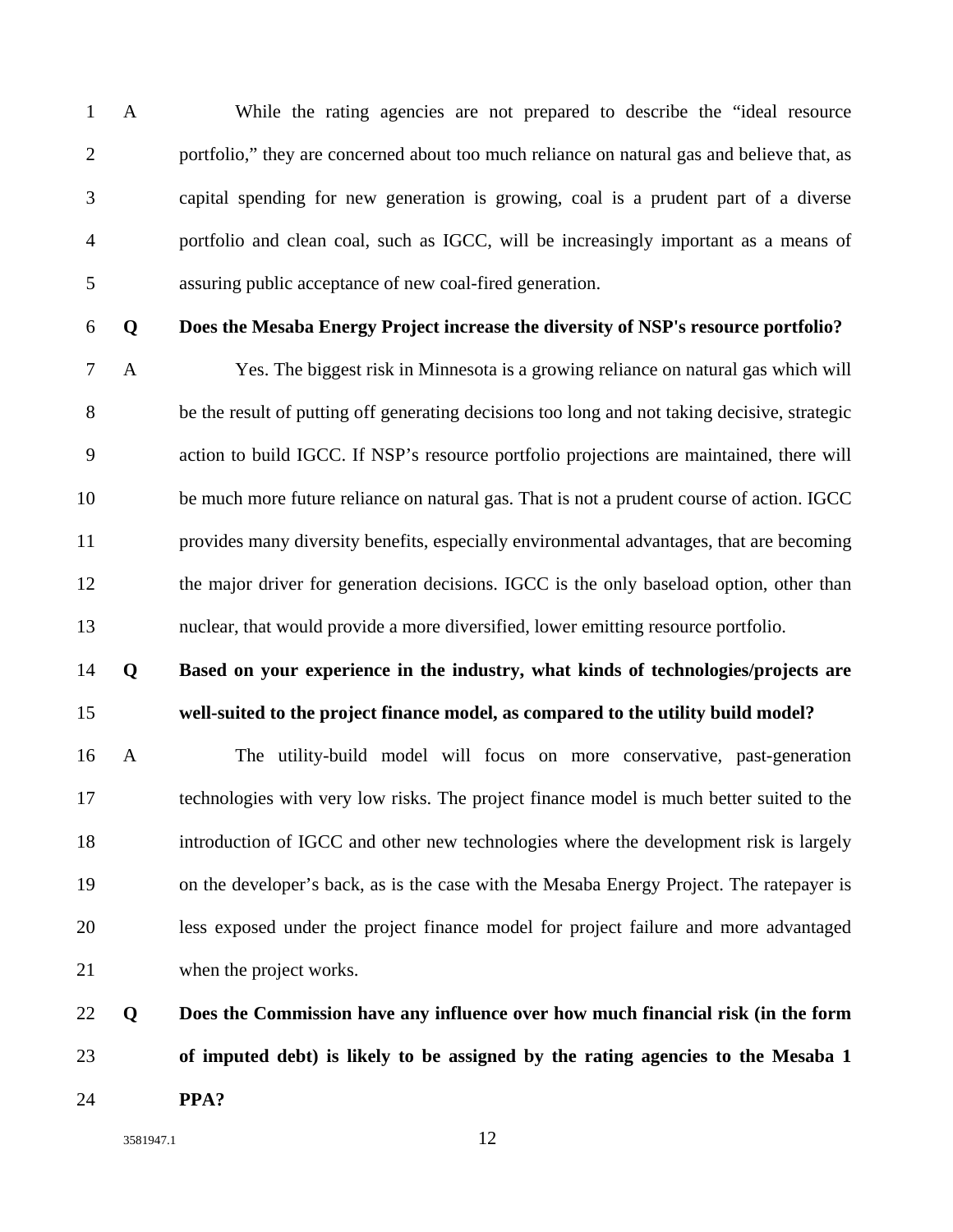1 A Yes. If the Commission creates a cost recovery arrangement for NSP that assures 2 cost recovery and explicitly communicates its commitment to the Mesaba Energy Project, 3 the rating agency debt imputation will be modest. This conclusion is consistent with Ms. 4 Meal's analysis. More important, if the Commission deals with imputed debt along with 5 other NSP debt in a regular cost of capital proceeding, the allocation of debt and risk will 6 be managed in a superior way that results in a comprehensive overview. One of the major 7 lessons of the past, when many states got into big trouble over excessive utility capital 8 spending, was that there was not sufficiently frequent review of the cost of capital. With 9 the addition of large self-build and PPA portfolios, it is very important that the 10 Commission not get caught in a project-by-project incremental review process. 11 Rating agency confidence in Minnesota and in the quality of the generation 12 decisions being made will be enhanced if the Commission takes responsibility for cost of 13 capital determinations and effectively blends and homogenizes the total debt situation so 14 that a single project does not trigger bond rating changes and other extreme reactions. A 15 "no surprise" strategy like this is very important for the Project as well as for NSP. 16 **V. PPA AND RISK TRANSFER**  17 **GENERALLY AND UNDER THE MESABA 1 PPA**  18 **Q Have you reviewed the terms of the Mesaba 1 PPA and the testimony of Ms. Hyde**  19 **and Mr. Reed related to risk shifting accomplished through the PPA?**  20 A Yes, I have reviewed these documents. Ms. Hyde's primary conclusion is that 21 "the Mesaba 1 PPA transfers an unacceptable level of risk to Xcel Energy and [its] 22 customers, and lacks the necessary operational controls to protect [its] customers from 23 the possibility of substantial cost increases." Mr. Reed continuously characterizes the 24 Mesaba 1 PPA as an instrument that is outside of industry norms that "shifts very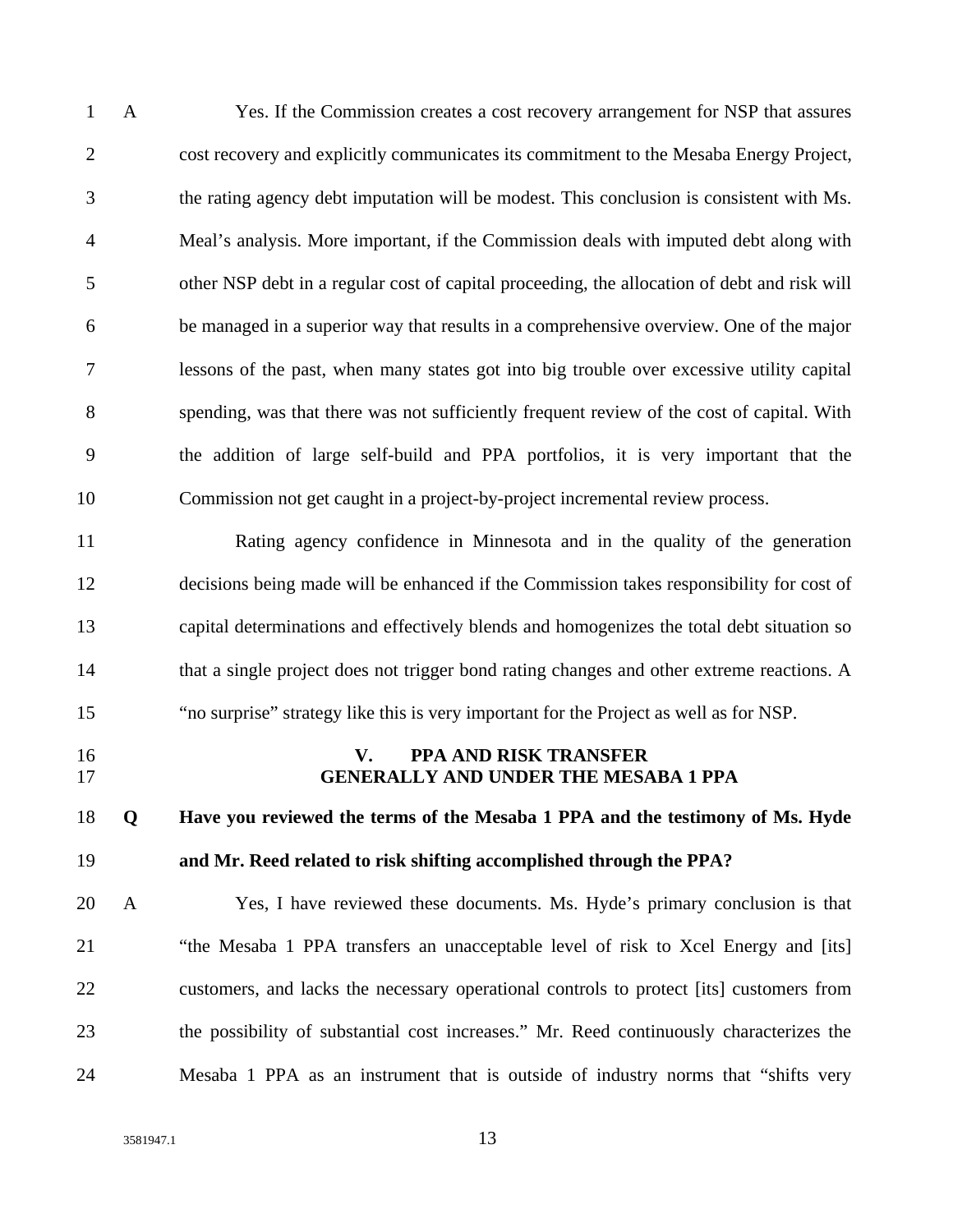1 significant risks that are typically borne by the seller of power to Xcel Energy and its 2 customers."

#### 3 **Q Do you have concerns with Ms. Hyde and Mr. Reed's conclusions?**

4 A Yes. Adding coal baseload resources to a utility portfolio is a difficult process as 5 NSP itself acknowledges. In its 2004 Resource Plan, NSP makes clear that "The unique 6 issues facing developers of large-scale base load resources will require bids with unique 7 structures that are highly unlikely to be selected from developers of intermediate projects. 8 . . . As a result, we believe we must employ a different approach to acquire base load 9 resources." NSP Original 2004 Resource Plan Filing, November 1, 2004 at 5-16. The 10 Mesaba 1 PPA offers NSP an opportunity to acquire a needed coal-fired baseload 11 resource outside of this difficult process while transferring many risks from NSP and its 12 ratepayers to the Project's sponsors. NSP agrees with this premise stating that, "third 13 parties are potential developers of [base load] projects. Id. at 5-17."

14 Ms. Hyde is correct that under the Mesaba 1 PPA, NSP bears some risk that costs 15 might increase, but only for the short period between PPA approval and financial close. 16 After this narrow window of time, the Mesaba 1 PPA transfers all capital construction, 17 financing cost, operations and maintenance ("O&M") cost, schedule delay, and 18 availability and plant performance risks<sup>1</sup> to Excelsior for a period of 29 years (4 years of 19 construction and 25 years over the life of the PPA).

### 20 **Q Is it unreasonable for NSP to bear the risk of price increases to the point of financial**  21 **close?**

22 A No. In fact, Merrimack Energy Group, Inc.'s recent *Report of the Independent*  23 *Evaluator Regarding PacifiCorp's 2012 Request for Proposals for Base Load Resources*

<sup>&</sup>lt;sup>1</sup> The Mesaba 1 PPA does not cause Excelsior to bear the risk of a heat rate guarantee.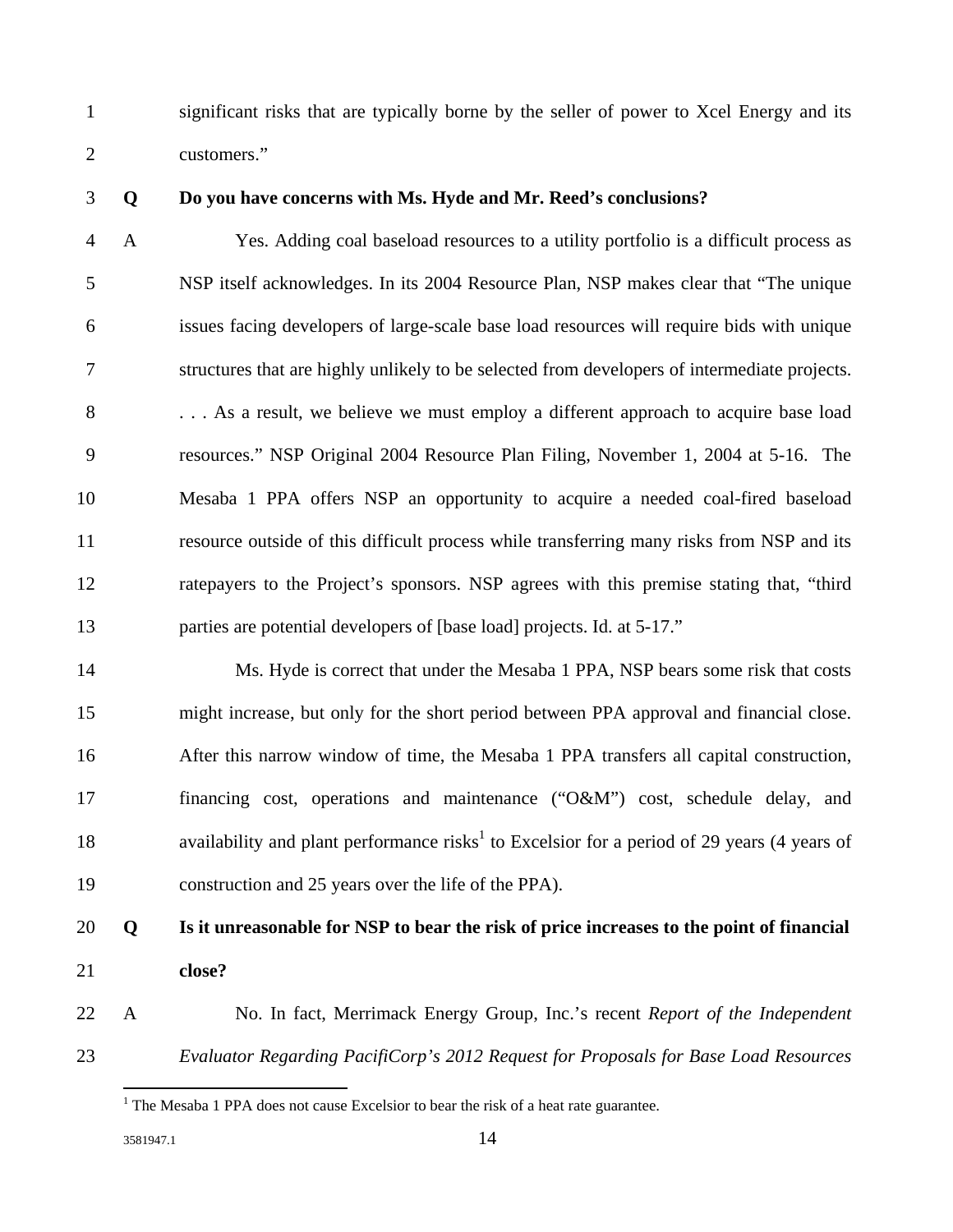1 concludes that, "given the long lead-times for coal projects, requiring bidders to 'lock-in' 2 their capacity price at the time of bid submission and take the cost risk until execution of 3 the EPC contract or later is both an expensive option for the bidder and represents a 4 competitive disadvantage when comparing a third-party bid to a cost of service based 5 self-build option." The independent evaluator, "suggested that bidders would be allowed 6 to bid capital cost components which include some indexing options. Some of these 7 component prices for the major risk factor costs would be subject to contractual 8 adjustment clauses which could take a variety of forms. For the development stage, and 9 possibly also for the construction stage, of the contract, certain components might track 10 variable indices such as inflation, a steel index, or a fixed rate of escalation either until 11 the bidder executes its EPC contract, attains financing, or achieves its commercial 12 operation date." *See* "Pricing Adjustment Mechanisms for Coal-Based Resources, *Report*  13 *of the Independent Evaluator Regarding PacifiCorp's 2012 Request for Proposals for*  14 *Base Load Resources,* attached as Exhibit RWG-6.

15 This is precisely what Excelsior has done with its proposed Mesaba 1 PPA. 16 Particularly with the introduction of a new technology such as IGCC, it is apparent that 17 utilities are very reluctant to bear the risks for building initial units. The Mesaba 1 PPA 18 eliminates many risks that ratepayers would see under a self-build option—transferring 19 them to the Project's sponsors—while proposing a formulaic structure for a long-lead 20 time, high-capital generation project in order to offer ratepayers the most well-conceived 21 risk allocation and therefore the lowest cost of power on a risk-adjusted basis.

22 **Q Based on your review, what conclusions do you draw regarding the Mesaba 1 PPA?** 

23 A The Mesaba 1 PPA provides for a thoughtful, well-conceived risk allocation 24 methodology. Like all PPAs, the Mesaba 1 PPA's terms protect ratepayers from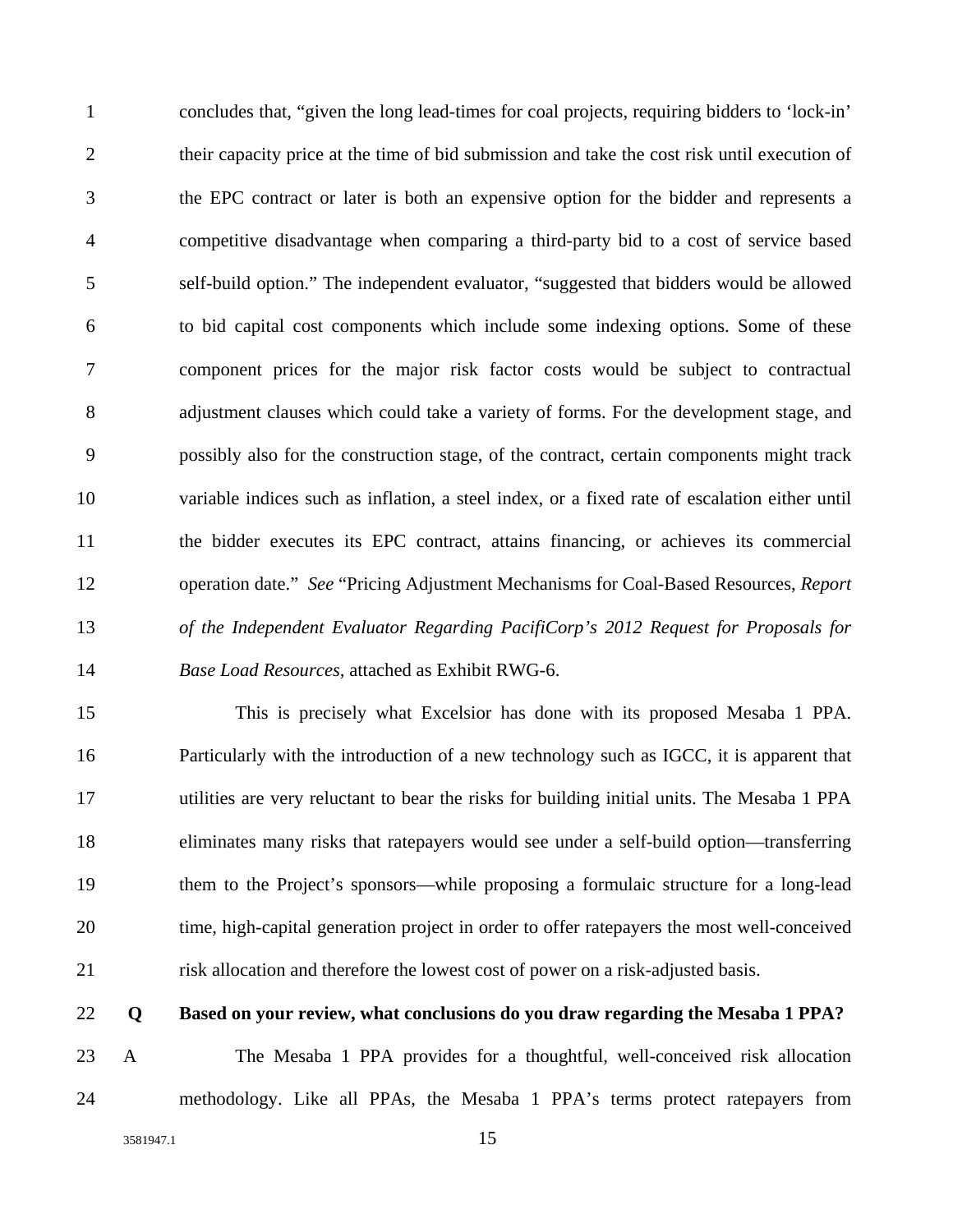1 significant development, construction and operating risks. It also offers ratepayers much 2 better protections than those offered by NSP under its MERP program, and significantly 3 less risk is shifted to ratepayers under the Mesaba 1 PPA than the risks assumed by 4 ratepayers in the Comanche rate arrangements. As I stated before, the Mesaba 1 PPA 5 addresses the challenges identified by Ms. Hyde in procuring coal-based capacity with 6 terms that specifically resolve those challenges while carefully managing ratepayer 7 exposure.

# 8 **Q Does the Mesaba 1 PPA transfer risks to the project sponsor that are typically borne**  9 **by the utility in a self-build project?**

10 A Yes. Probably the most controversial experience in the last big self-build project 11 era in the 1970s and 1980s was the requirement for customers to pay the capital costs for 12 projects that were abandoned, cancelled, or did not work as expected. The ratebase self-13 build approach still includes that customer risk. On the other hand, a project like the 14 Mesaba Energy Project keeps most of that risk on the Excelsior shareholder, not on the 15 utility or ratepayers. It is a better model for new projects since it creates an incentive for 16 the developer to succeed and does not expose the customer to major risks.

# 17 **Q How does the structure of the Mesaba 1 PPA and the risks assigned to different**  18 **parties compare to those under a self-build model for constructing new coal**  19 **baseload power in Minnesota?**

20 A Based on risk exposure and risk transfer concepts generally, on balance, the 21 Mesaba Energy Project exposes NSP and its ratepayers to less risk than the utility self-22 build option. In the self build option, NSP and its ratepayers will be exposed to risks of 23 completion delays, cost overruns, significant fuel price volatility if the substitute plant is 24 natural-gas-fired, and other risks. As described in Ms. Meal's testimony, the risks of not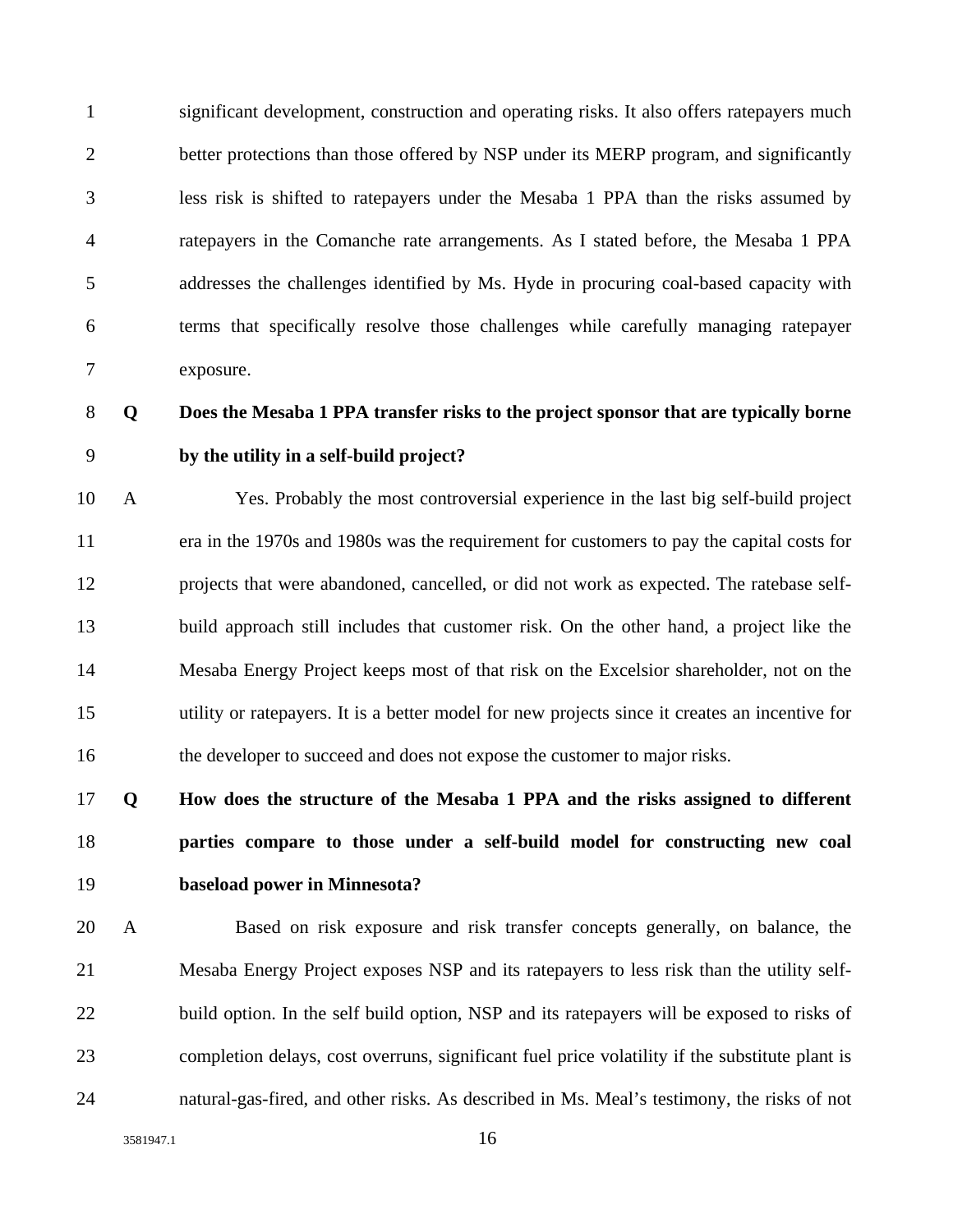1 proceeding with the Mesaba 1 PPA and building a substitute facility are real concerns for 2 the rating agencies and these risks cannot be ignored by the Commission. Further, from 3 the perspective of the state of Minnesota generally, there are additional risks and costs 4 should the substitute option result in construction of a plant out of state, exposing 5 Minnesota's electricity customers to regulatory risks from another state or country.

### 6 **Q Are there circumstances under which you would recommend a self-build IGCC**  7 **project?**

8 A Not at this time, although the advantages of IGCC are likely to result in some 9 utility self-build projects in the future. Yet for reasons unclear to me, in spite of the 10 inherent risk tradeoffs, NSP appears to be committed to a build-itself only approach, 11 reminiscent of past utility practices from the 1960s to the 1980s. For ratepayers, this 12 creates an enormous potential exposure that PPAs successfully reduce by passing 13 significant risk to the project's sponsor that will not, under any circumstances, be passed 14 on to ratepayers. It is very clear to me that NSP's ratepayers will be exposed to high 15 risks, and very likely high costs, if NSP builds all of its own power plants. As detailed in 16 the testimony of Ms. Meal, and confirmed to me in recent meetings, the rating agencies 17 recognize this high level of risk exposure as well and expect utilities like NSP to sign 18 PPAs for a significant share of their new generation needs. For a utility with strained 19 financials like XEI, it is even more important to shift as much risk as possible to PPAs.

20 Because this Commission is one of the most respected regulatory commissions in 21 the U.S., with a strong track-record of making excellent long-term decisions that have 22 obviated the need for prudence reviews and unexpected later changes in ratebase rules, I 23 strongly believe the Commission's approval of that the Mesaba 1 PPA will be accepted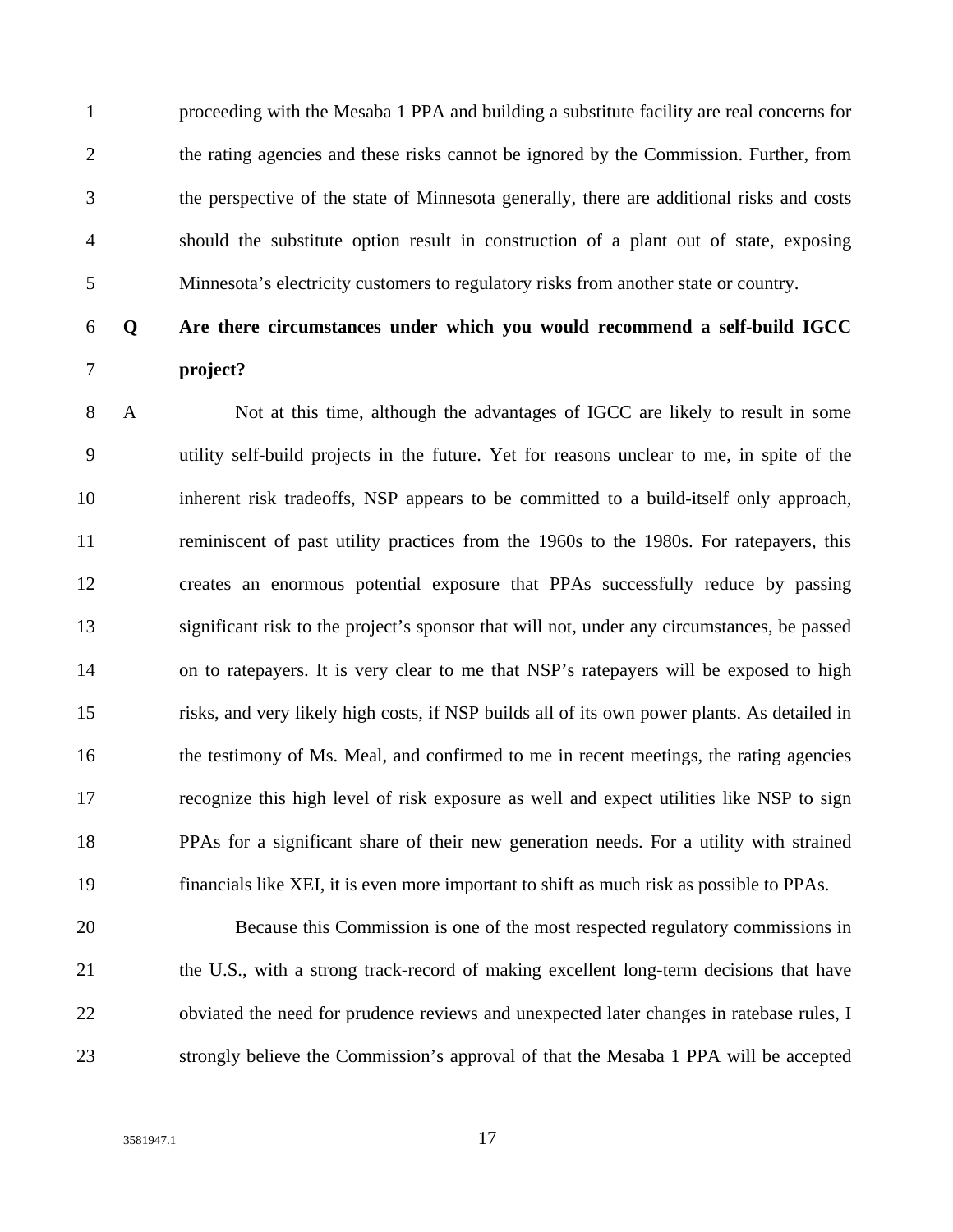1 by the rating agencies and the financial community as a good strategic commitment and 2 will be viewed positively by the rating agencies.

# 3 **Q Based on your review and experience, what conclusions do you draw regarding the**  4 **benefits to ratepayers of the supply proposal contained in the Mesaba 1 PPA?**

5 A As the Minnesota Legislature recognized in 2003 in enacting the IEP and CET 6 Statutes, the Project as proposed will provide important benefits to Minnesota that far 7 outweigh its costs and risks. The proposed PPA takes into account the very difficult 8 challenges to meeting baseload supply needs in Minnesota in an environmentally superior 9 way. These challenges include:

- 10 The near-term obsolescence of conventional coal technologies, given their 11 inflexibility to meet ever-tightening emission limits and limits on carbon dioxide 12 that are likely in the first decades of operations of the facility.
- 13 The difficulty of timely siting, licensing, and constructing coal baseload facilities 14 given local opposition, rapid, real-time changes in environmental requirements, 15 the myriad of state and federal agencies that must approve the facility, the 16 presence of many Class-1 areas in the region, and the high demand for 17 construction commodities and engineering and construction resources.
- 18 The importance to Minnesota of meeting its demand from in-state sources over 19 which it has policy control and from which it will enjoy very significant 20 economic benefits.
- 21 The limited role natural gas must play in meeting the demand for power, 22 particularly in a market that is heavily dependent on natural gas for residential 23 heating and industrial applications—given the already devastating effect high 24 natural gas prices have had on energy-intensive sectors of the economy, and the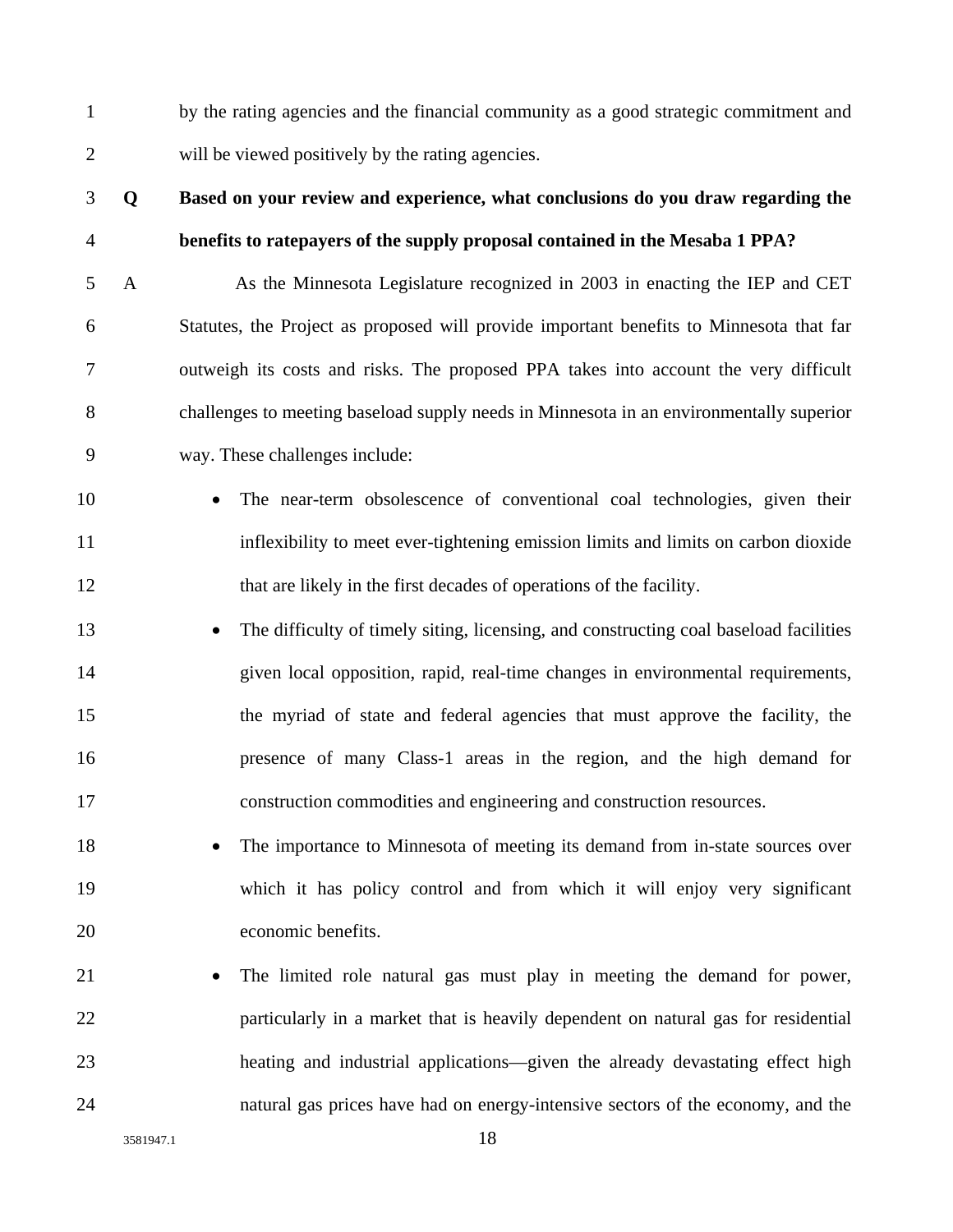1 challenges of securing delivery onshore to LNG facilities, regasification and 2 transportation to Minnesota of the very large increased volumes of natural gas 3 that will be required if gas-fired generation is allowed to grow as projected, and 4 minimizing the new geo-political dependencies on unstable countries that will 5 supply increases in U.S. demand for natural gas. 6 • The challenges of implementing innovative technologies, such as IGCC, in a 7 manner that appropriately shields ratepayers from the remaining integration and 8 start-up challenges associated with the technology. 9 **Q How does the Mesaba 1 PPA compare with more traditional PPAs?**  10 A I believe it is important for the Commission to recognize that this PPA may be the 11 first of a new generation of PPAs presented for the Commission's consideration. I note in

12 Mr. Reed's testimony his repeated assertion that the Mesaba 1 PPA is "outside the 13 industry norms." In a very narrow sense he is right, as it is probably the first of a new 14 generation of PPAs that are for larger, longer-lead time baseload power plants. These 15 PPAs will be different: they will have to deal with the risk of project failure, cost 16 uncertainties, and other risks that as the industries have matured have become less 17 important for a gas or wind turbine. Large baseload coal projects by their nature are 18 simply different than "traditional" PPA projects. These projects are larger in scope and 19 scale, will be much more expensive to build, take longer to construct and have longer 20 startup times. And, in many cases, they will be for new technologies like IGCC. It is easy 21 to see how this "sounds" riskier, but the fundamental technical and engineering risks are 22 no different from a utility building the same plant—XEI will have to face these same 23 risks—and devise a principled means to allocate these risks between ratepayers and 24 shareholders—as it develops its planned IGCC project in Colorado. The PPA structure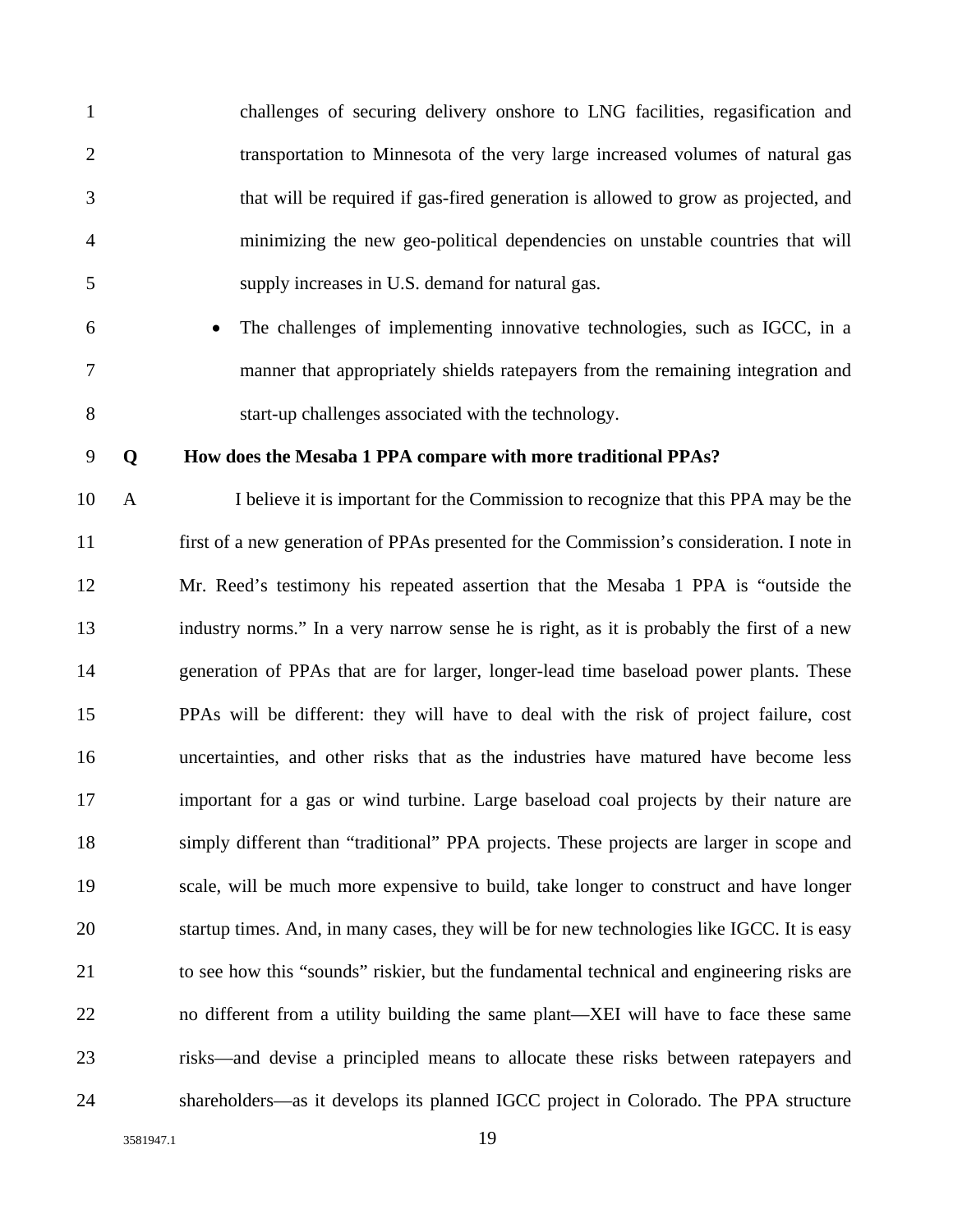1 allows for explicit transfer of risks away from the utility and its ratepayers to third 2 parties. Based on the IEP and CET Statutes, and as a matter of public policy, Minnesota 3 has determined a public interest need exists for IGCC baseload coal resources. The PPA 4 structure results in the least possible risk exposure for the utility and its ratepayers over 5 the life of the PPA, as illustrated below.

|                                                    | <b>Utility Ownership</b> |              | <b>Mesaba PPA Structure</b>                   |                |             |
|----------------------------------------------------|--------------------------|--------------|-----------------------------------------------|----------------|-------------|
|                                                    | <b>Utility</b>           | Ratepayer    | <b>IPP</b> and<br><b>Other</b><br>3rd Parties | <b>Utility</b> | Ratepayer   |
| <b>Development</b>                                 | $\mathbf X$              | $\mathbf X$  | $\mathbf{X}$                                  |                |             |
| <b>Permitting</b>                                  | $\mathbf X$              | $\mathbf X$  | $\mathbf X$                                   |                |             |
| <b>Capital Costs (Pre</b><br>Closing)              |                          | $\mathbf X$  |                                               |                | $\mathbf X$ |
| <b>Construction Costs &amp;</b><br><b>Schedule</b> | $\mathbf X$              | $\mathbf{X}$ | $\mathbf{X}$                                  |                |             |
| <b>Interest Rates (Pre</b><br>Closing)             |                          | $\mathbf X$  |                                               |                | $\mathbf X$ |
| <b>Financing Costs</b>                             | $\mathbf{X}$             | $\mathbf{X}$ | $\mathbf X$                                   |                |             |
| <b>Operating Performance</b>                       | $\mathbf X$              | $\mathbf X$  | $\mathbf X$                                   |                |             |
| <b>Operating Costs</b>                             | $\mathbf{X}$             | $\mathbf X$  | $\mathbf X$                                   |                |             |
| <b>Fuel Costs</b>                                  |                          | $\mathbf X$  |                                               |                | $\mathbf X$ |

6

7 Mr. Reed has noted in his testimony for various other proceedings that PPAs are a 8 very effective mechanism for reducing utility risk. In his testimony before the Michigan 9 Public Utilities Commission, he correctly concluded that a carefully structured PPA can 10 effectively shift, "to the maximum extent possible . . . operating risk, financial risk . . . 11 industry risk . . . [and] potentially significant future capital expenditures," among others. 12 *See* Direct Testimony of John J. Reed, August 18, 2006, at 11-12, *In the Matter of the*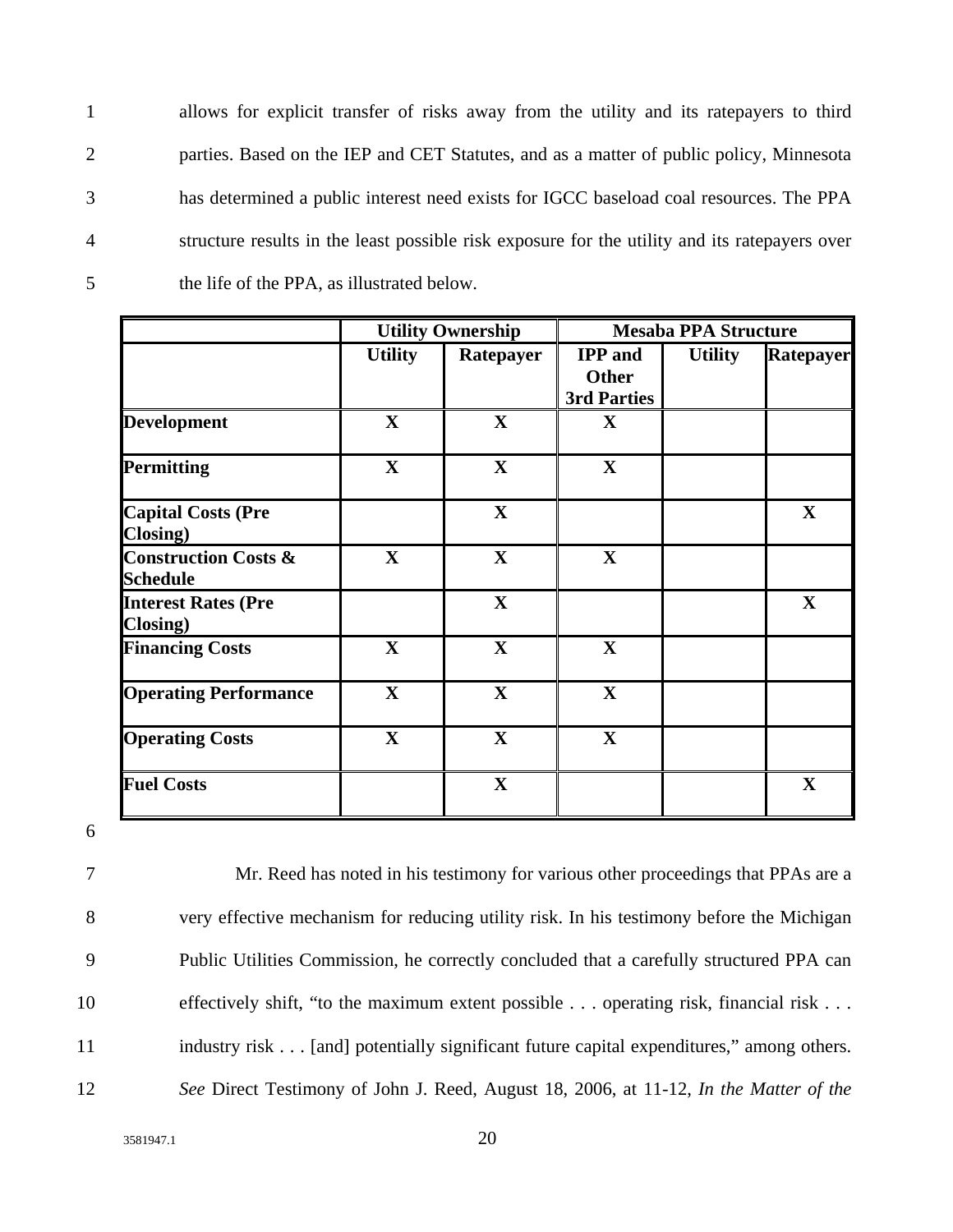1 *Application of Consumers Energy Company for Approval of a Power Purchase*  2 *Agreement and for Other Relief in Connection with the Sale of the Palisades Nuclear*  3 *Power Plant and Other Assets*, Case U-14992, attached as Exhibit RWG-7. What he does 4 not get right is that large investments like IGCC are even more important to do through 5 PPAs. Just because the Mesaba 1 PPA is different from so-called "industry norms" based 6 on very different project types, it is not necessarily inappropriate or not in the public 7 interest.

8 **Q What are the some of the key risks that ratepayers bear under the Harvard**  9 **Covenant approach and the MERP and Comanche arrangements that the Mesaba 1**  10 **PPA specifically protects ratepayers from by assigning the risk to the Project?** 

11 A There are four broad risk categories that are borne by the Project that would be 12 borne by ratepayers under the other approaches. First, as confirmed in the testimony of 13 Mr. Osteraas, all development risk is borne by the Project, meaning that if the Project is 14 not built, the ratepayers do not have to pay the significant up-front development costs that 15 must be written off. Second, the risk of a construction cost over-run is borne by the 16 Project, because once the final EPC cost is fixed prior to start of construction, the tariff 17 under the Mesaba 1 PPA is fixed and the risk of subsequent changes in market conditions 18 are borne by the Project. Third, the key operating risk, that the plant does not produce 19 electricity, is mitigated for the ratepayers because payments are only made under the 20 Mesaba 1 PPA for the capacity actually available. Fourth, the cost of capital, including 21 return on equity and interest rates, key cost components of any infrastructure proposal, 22 will be fixed at start of construction, rather than floating over the life of the plant as 23 would be the case in a rate-based plant.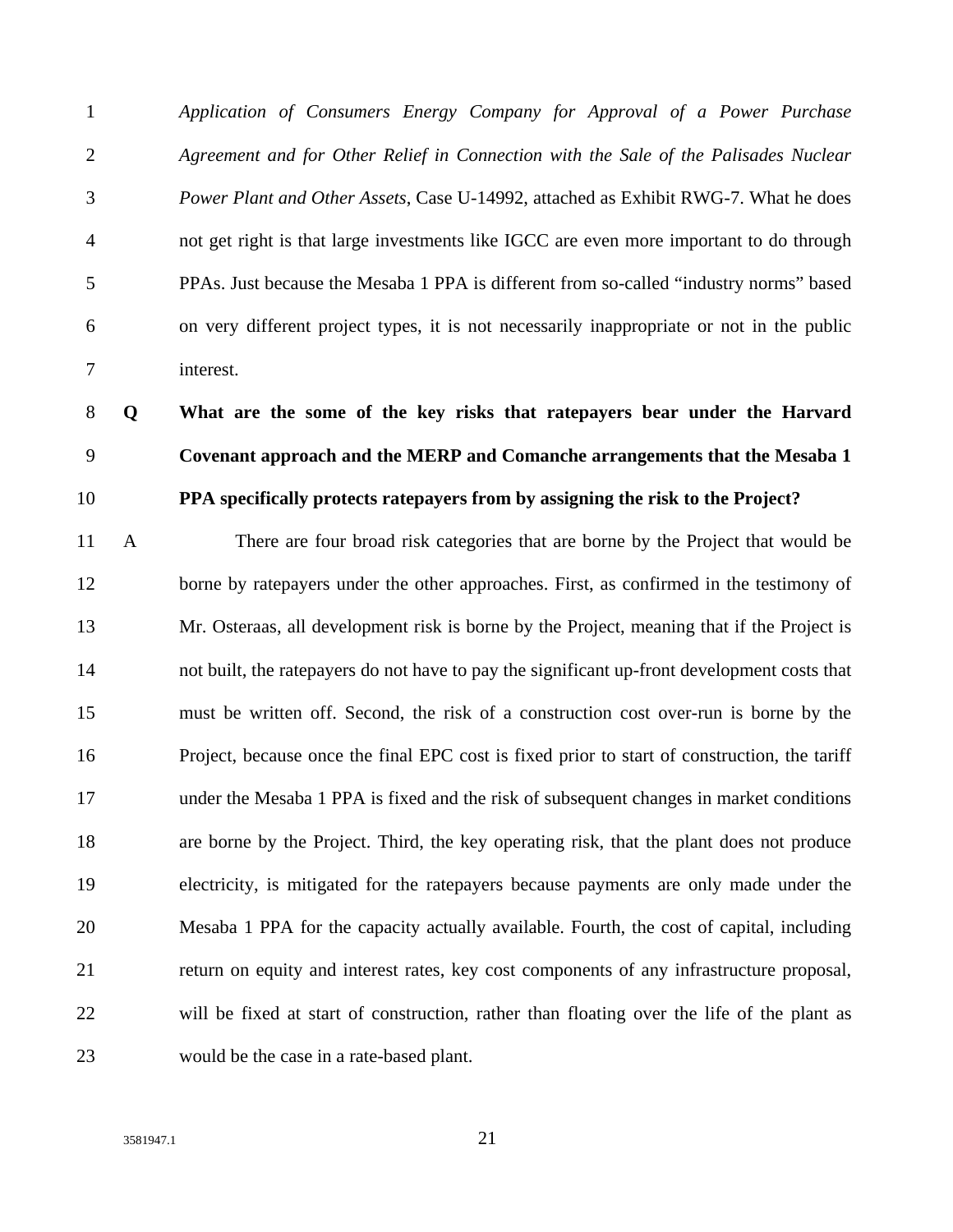1 **Q Are these risk shifts achieved by means of the Mesaba 1 PPA beneficial to**  2 **ratepayers?** 

3 A Yes. Even Mr. Reed agrees that PPAs can "provide significant value to [a utility] 4 and its customers." In Docket No. E001/PA-05-1272 before the Commission, for 5 approval of the sale of Interstate Power and Light Company's interests in the Duane 6 Arnold Energy Center, Mr. Reed stated that significant value came from, among others, 7 "key PPA terms includ[ing] [f]ixed capacity and energy pricing." Additionally, the PPA 8 in question in that docket included terms, "where customers pay only for power that is 9 delivered. This provides . . . customers with a high-degree of certainty and very low 10 exposure to operating risk." *See* Direct Testimony of John J. Reed at 30, attached as 11 Exhibit RWG-8. Similar terms in the Mesaba 1 PPA likewise offer the significant value 12 of shifting risks away from NSP and its ratepayers.

# 13 **Q What other beneficial risk shifts are achieved by using the PPA structure in this**  14 **instance?**

15 A Another notable risk shift achieved by using the PPA structure is that more 16 operating risks that ratepayers are exposed to under the self-build model are moved to the 17 Project owner. Under the Mesaba 1 PPA, ratepayers do not bear exposure to operating 18 risks because the cost to maintain and repair the facility is borne by the Project owners. 19 Mr. Reed highlights this same benefit of using the PPA structure in both cases I have 20 previously cited, making the point that, "reduced exposure to operating risk" is a 21 "significant benefit" because "ratepayers will pay only for the power they receive at the 22 prices fixed in the PPA. If the plant does not run for some reason, ratepayers will be 23 responsible for the cost of replacement power only and not replacement power plus the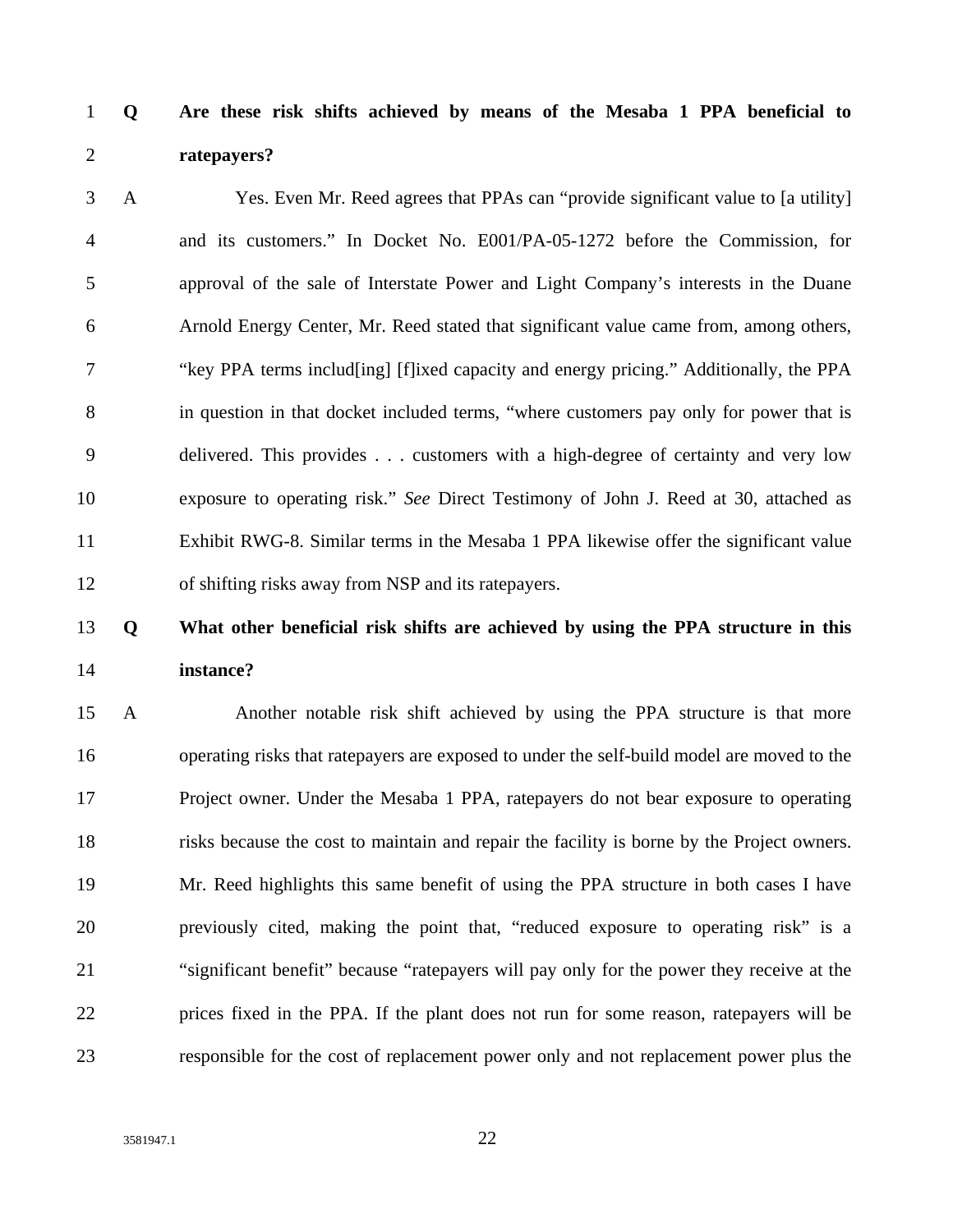1 cost to maintain and repair the facility, as is . . . the case [under the utility-owned 2 model]." *See* Exhibit RWG-7, *supra*, at 31-32

#### 3 **Q Are there other reasons for utilizing the PPA model to pursue IGCC technology?**

4 A Yes. We are having a hard time in the U.S. commercializing new technologies 5 like IGCC. As a result, it is much better public policy for these initial units to be built 6 under a PPA structure that transfers some risks from the utility and its ratepayers to third 7 parties. Utilities are very conservative and will remain reluctant to be first movers, a role 8 that more entrepreneurial players are situated to take on.

### 9 **Q Why are changes to the Xcel Energy Dispatchable Gas PPA required in the context**  10 **of an IGCC plant?**

11 A IGCC has many positive attributes when compared to a combined cycle gas-fired 12 resource, and these attributes that can be captured only through changes to the Xcel 13 Energy Dispatchable Gas PPA. In addition, IGCC is a baseload technology, rather than 14 an intermediate, dispatchable technology, and has many operating characteristics that are 15 different from gas facilities so as to require practical changes to the contract terms. In the 16 future many power plants built in the U.S. will be larger, baseload size and today's PPAs 17 that are designed for smaller gas turbines will necessarily change.

# 18 **Q Has Excelsior described all material changes to the Xcel Energy Dispatchable Gas**  19 **PPA in earlier testimony, with an analysis of the reasons for each of those changes?**

20 A Yes, on December 27, 2005, Excelsior submitted a lengthy filing describing all 21 substantive differences between the Xcel Energy Dispatchable Gas PPA and its proposed 22 PPA. In addition, the rebuttal testimony of Mr. Osteraas provides a detailed basis for all 23 terms in the PPA that are criticized by NSP. This testimony provides the Commission 24 with a strong record on these issues.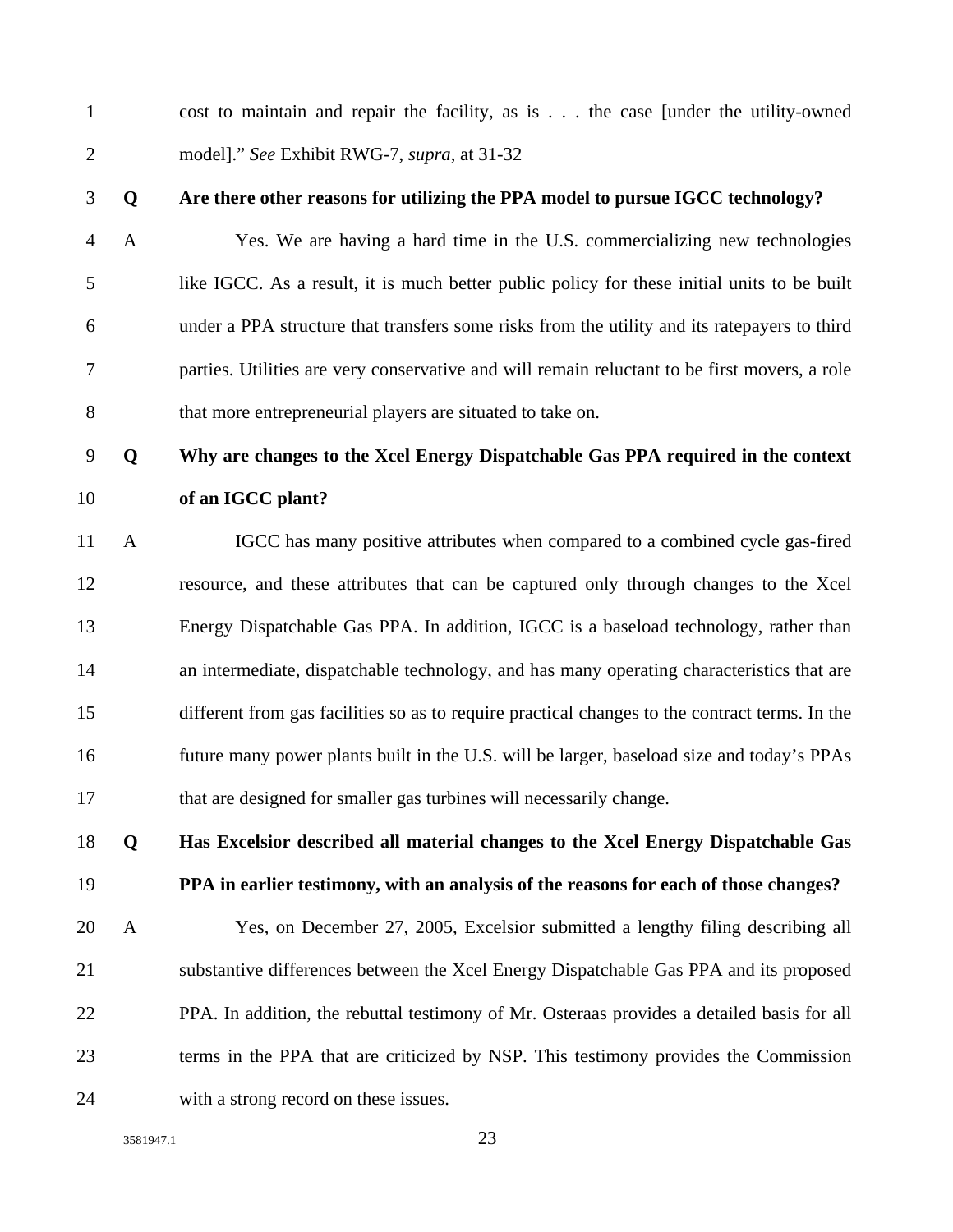| $\mathbf{1}$   |   |    | VI.<br><b>CONCLUSIONS</b>                                                               |
|----------------|---|----|-----------------------------------------------------------------------------------------|
| $\overline{2}$ | Q |    | What are the overall conclusions you reach in this testimony?                           |
| 3              | A |    | My overall conclusions are:                                                             |
| $\overline{4}$ |   | 1. | The project can be a win-win-win for the ratepayer, NSP and XEI, and Excelsion          |
| 5              |   |    | if the Commission adopts an adequate rate recovery mechanism. The Mesaba                |
| 6              |   |    | Energy Project creates limited and manageable risks that a rate recovery                |
| 7              |   |    | mechanism will successfully mitigate, especially since most of the development          |
| 8              |   |    | and construction risks are squarely on the shoulders of Excelsior.                      |
| 9              |   |    | 2. NSP's claims relating to imputed debt are overstated and unnecessarily extreme.      |
| 10             |   |    | The debt that the rating agencies could impute is a subsidiary factor relative to the   |
| 11             |   |    | overall credit worthiness of NSP and XEI. Cost of capital proceedings in rate           |
| 12             |   |    | future cases will allow NSP to account for any impact, positive or negative, of the     |
| 13             |   |    | Mesaba 1 PPA on NSP's credit profile.                                                   |
| 14             |   |    | 3. PPAs inherently lessen risk to the utility and its ratepayers. Imputed debt assigned |
| 15             |   |    | to PPAs does not reflect the rating agencies discomfort with PPAs; it is intended       |
| 16             |   |    | to assure that financial risks borne by the utility, if any, are reflected on the       |
| 17             |   |    | utility's balance sheet. NSP's intention to self-build exposes the ratepayer to more    |
| 18             |   |    | risk and negative rating agency actions than a portfolio that includes PPAs. NSP's      |
| 19             |   |    | extremely heavy capital spending plan is certainly to be of more concern to the         |
| 20             |   |    | rating agencies than the Mesaba Energy Project, and the Project helps to reduce         |
| 21             |   |    | NSP's capital spending requirements.                                                    |
| 22             |   |    | 4. New projects like IGCC are best built under a PPA model to protect customers         |
| 23             |   |    | from having to pay for the cost of a project that does not go forward and to absorb     |
| 24             |   |    | cost overruns during construction and performance problems during operations. If        |